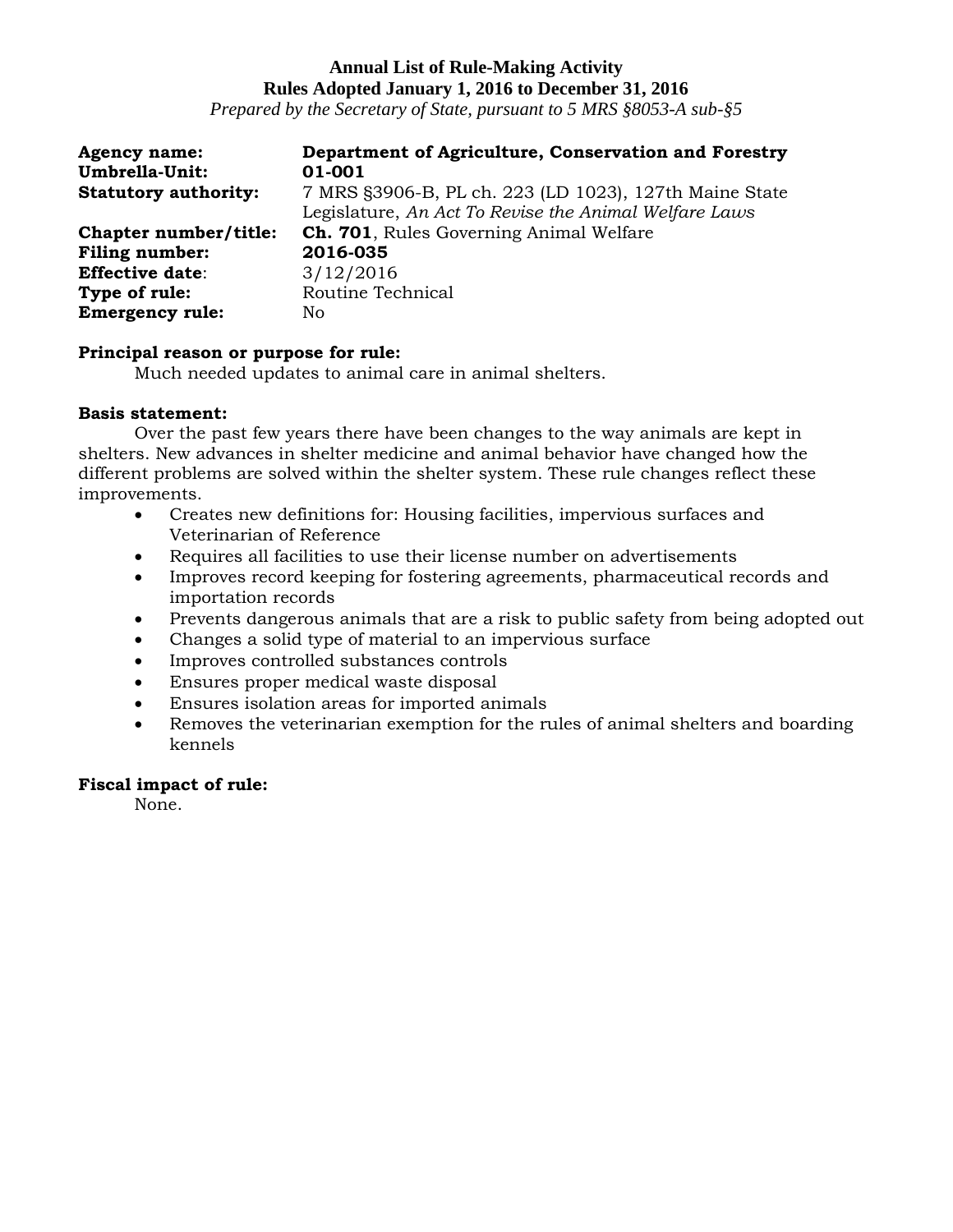*Prepared by the Secretary of State, pursuant to 5 MRS §8053-A sub-§5*

| <b>Agency name:</b>         | Department of Agriculture, Conservation and Forestry |
|-----------------------------|------------------------------------------------------|
| Umbrella-Unit:              | 01-001                                               |
| <b>Statutory authority:</b> | 7 MRS §3154                                          |
| Chapter number/title:       | Ch. 61, Maine Milk Pool Cost of Administration       |
| <b>Filing number:</b>       | 2016-046                                             |
| <b>Effective date:</b>      | 4/11/2016                                            |
| Type of rule:               | Routine Technical                                    |
| <b>Emergency rule:</b>      | No                                                   |

## **Principal reason or purpose for rule:**

The principal reason for this rule-making is to amend the cost of administering the Maine Milk Pool to recover current costs.

## **Basis statement:**

Costs incurred for the Maine Milk Pool for personnel services and for operation was approximately \$59,000 in 2015. Based on the last twelve months expenses, it is estimated that the Pool costs for similar expenses for 2016 will be about \$59,000.

The total pounds in the Pool for the last twelve months (December 2015 - November 2015) were 591,242,002. It is estimated that the total pounds in the Pool for 2016 will be approximately the same.

Based on the above projected costs and pounds the Pool Administrator sets the rate per hundredweight of milk for the cost of administering the Pool for calendar year 2016 at \$0.01/cwt.

## **Fiscal impact of rule:**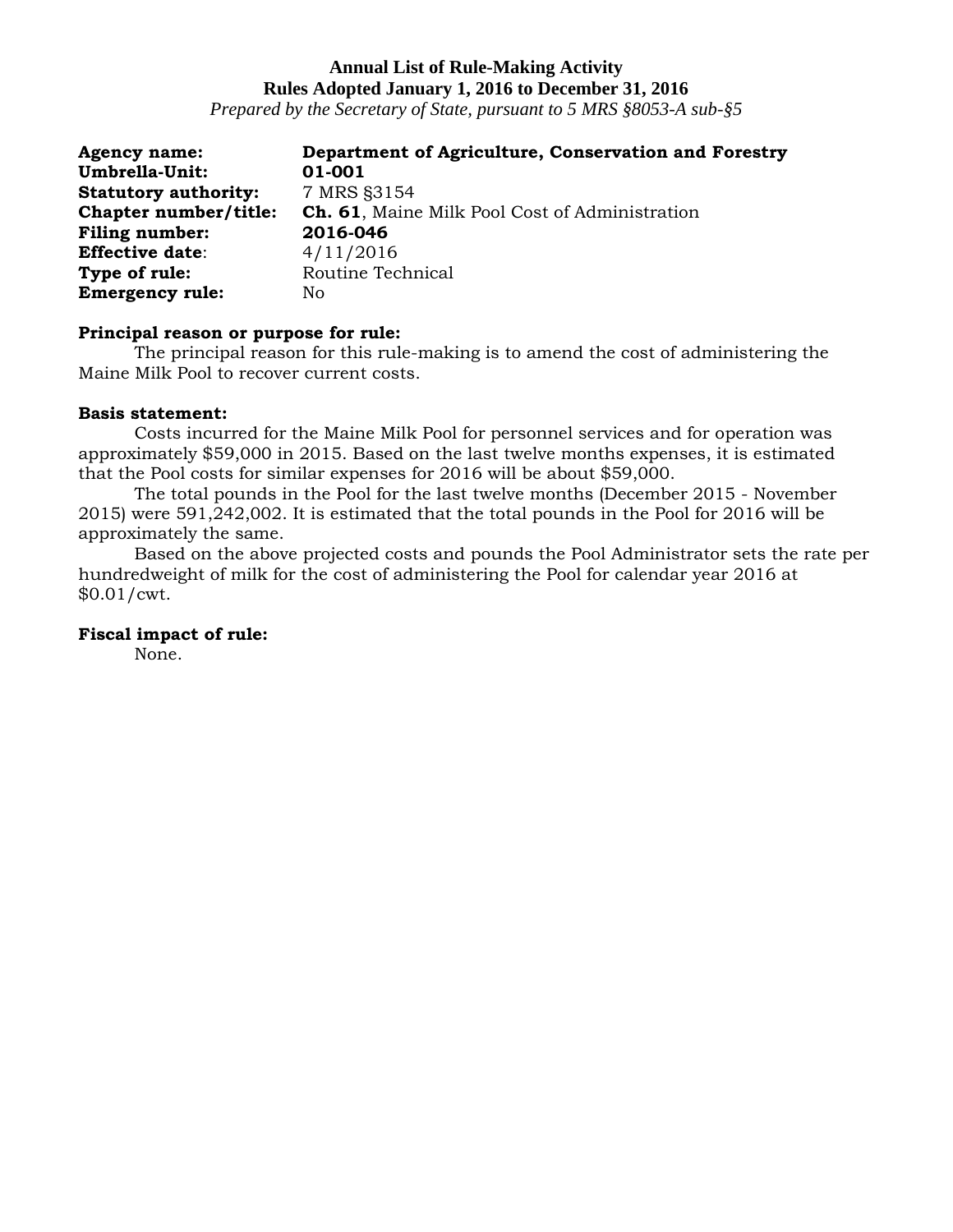*Prepared by the Secretary of State, pursuant to 5 MRS §8053-A sub-§5*

| <b>Agency name:</b>         | Department of Agriculture, Conservation and Forestry    |
|-----------------------------|---------------------------------------------------------|
| Umbrella-Unit:              | 01-001                                                  |
| <b>Statutory authority:</b> | 7 MRS §2231                                             |
| Chapter number/title:       | <b>Ch. 274</b> (New), Rules for Growing Industrial Hemp |
| <b>Filing number:</b>       | 2016-058                                                |
| <b>Effective date:</b>      | 4/4/2016                                                |
| Type of rule:               | Routine Technical                                       |
| <b>Emergency rule:</b>      | No                                                      |

## **Principal reason or purpose for rule:**

The reason for this rule is that the Department of Agriculture, Conservation & Forestry was required to promulgate this rule based on amendments to 7 MRS ch. 406-A §2231 passed during the last legislative session. The amendment made it legal to grow hemp in Maine and required the Department to establish a program in rule.

## **Basis statement:**

In June 2015 changes to Title 7 MRS ch. 406-A §2231, *Industrial Hemp*, instructed the Department to adopt rules establishing guidelines for monitoring the growth and harvest of industrial hemp and an application fee, license fee and per acre fees for monitoring, sampling and testing industrial hemp crops. The rule presented here was written to comply with this legislation.

## **Fiscal impact of rule:**

The fiscal impact will depend on the level of participation. This program is required to be self- funded, so the intention is to collect adequate fees to run the program. If enough growers participate there should be minimal fiscal impact; if not there will be a fiscal impact on the Department.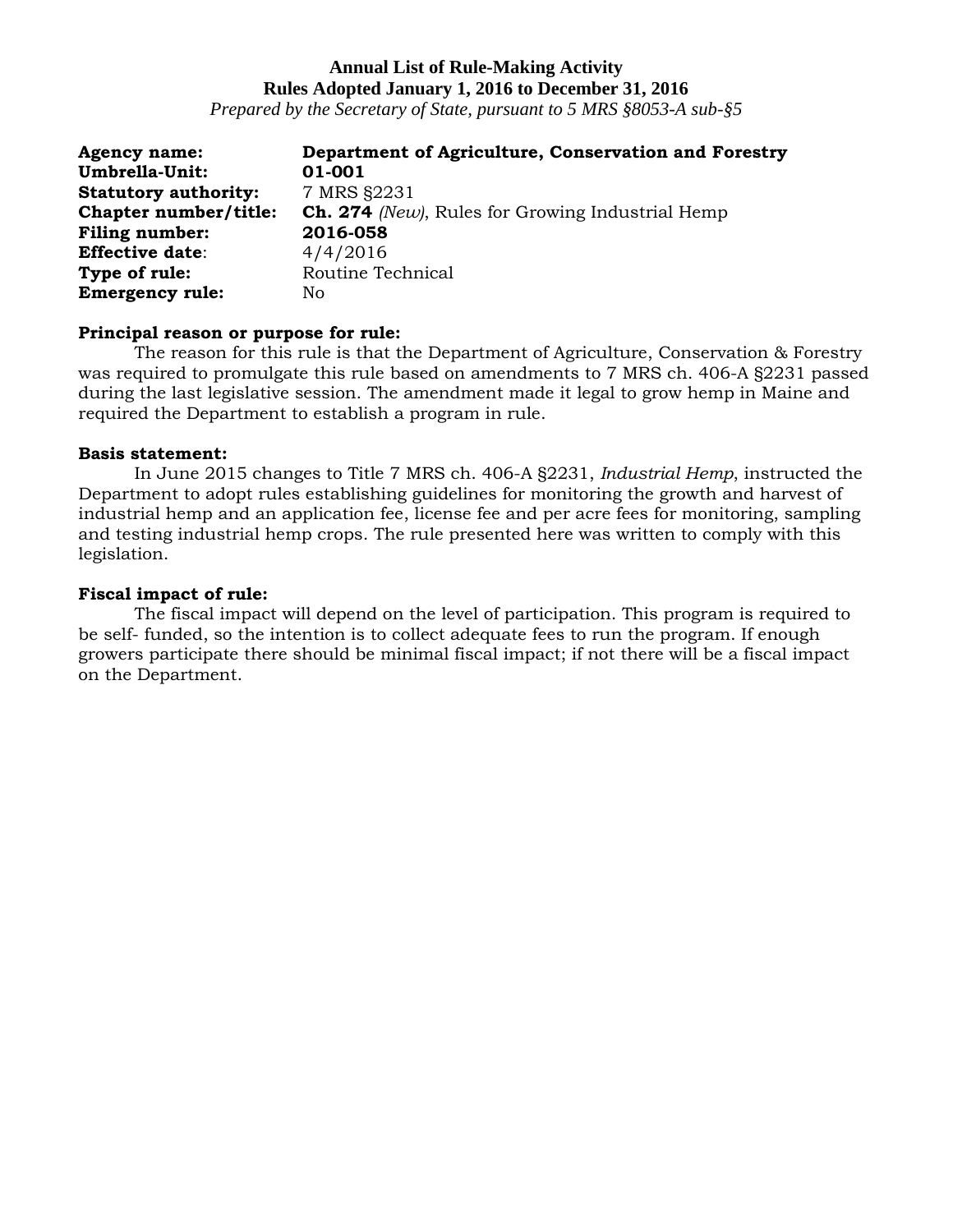*Prepared by the Secretary of State, pursuant to 5 MRS §8053-A sub-§5*

| <b>Agency name:</b><br>Umbrella-Unit: | Department of Agriculture, Conservation and Forestry<br>01-001                          |
|---------------------------------------|-----------------------------------------------------------------------------------------|
| <b>Statutory authority:</b>           | 7 MRS ch. 401 §§ 2101-2105; ch. 1 §12; ch. 411 §2352                                    |
| Chapter number/title:                 | <b>Ch. 252, Rules Governing Certification of Seed Potatoes in the State</b><br>of Maine |
| <b>Filing number:</b>                 | 2016-097                                                                                |
| <b>Effective date:</b>                | 5/29/2016                                                                               |
| Type of rule:                         | Routine Technical                                                                       |
| <b>Emergency rule:</b>                | No.                                                                                     |

#### **Principal reason or purpose for rule:**

The principal reasons for amending this rule are 1) decrease the Field Year eligibility of seed to be certified 2) to modify the potato seed certification program's visual field tolerances for blackleg 3) allow the state to do a lab test when conducting the post-harvest test. It will also decrease by one Field Year the eligibility of seed to be recertified, but will make it allowable for that year's seed to be sold for table stock or processing use. This change will also bring Maine's program more in line with other states' programs and improve the chances of removing from the system any possible high disease seed related to *Pectobacterium spp.* or *Dickeya spp.* One additional visual field inspection is proposed focusing on blackleg symptoms in an effort to flush out any blackleg diseases, including *Dickeya spp*., from the system. One change would allow for lab testing of post-harvest samples as an alternative to the winter grow out in Florida.

#### **Basis statement:**

This rule change for Ch. 252 - 7 MRS ch. 401 §§ 2101-2105, 7 MRS ch. 1 §12, and 7 MRS ch. 411 §2352 - came about from input from the Executive Seed Council of the Maine Potato board and other industry members in order to address crop losses from the potato disease blackleg in the 2014 and 2015 growing seasons in Maine and other states that import Maine seed potatoes for the commercial market.

The changes, including adding a tolerance and third field reading for Blackleg were added since the department did not have the authority to regulate this disease under the current Ch. 252 rules. Other changes including eliminating field year 6 (FY6) generation potatoes from recertification was done to flush out seed more quickly, as seed borne Blackleg tends to increase as the seed generations increase.

Potato disease Y or (PVY) continues to challenge seed growers and affect commercial potato production with reduced crop yields. Phasing out the Florida post-harvest test which is a visual field test used to identify seed lots for virus and replacing it with a laboratory test in the department's certification lab will produce better, more consistent results for the industry.

## **Fiscal impact of rule:**

The Department does not anticipate any significant fiscal impact from the adoption of this amendment.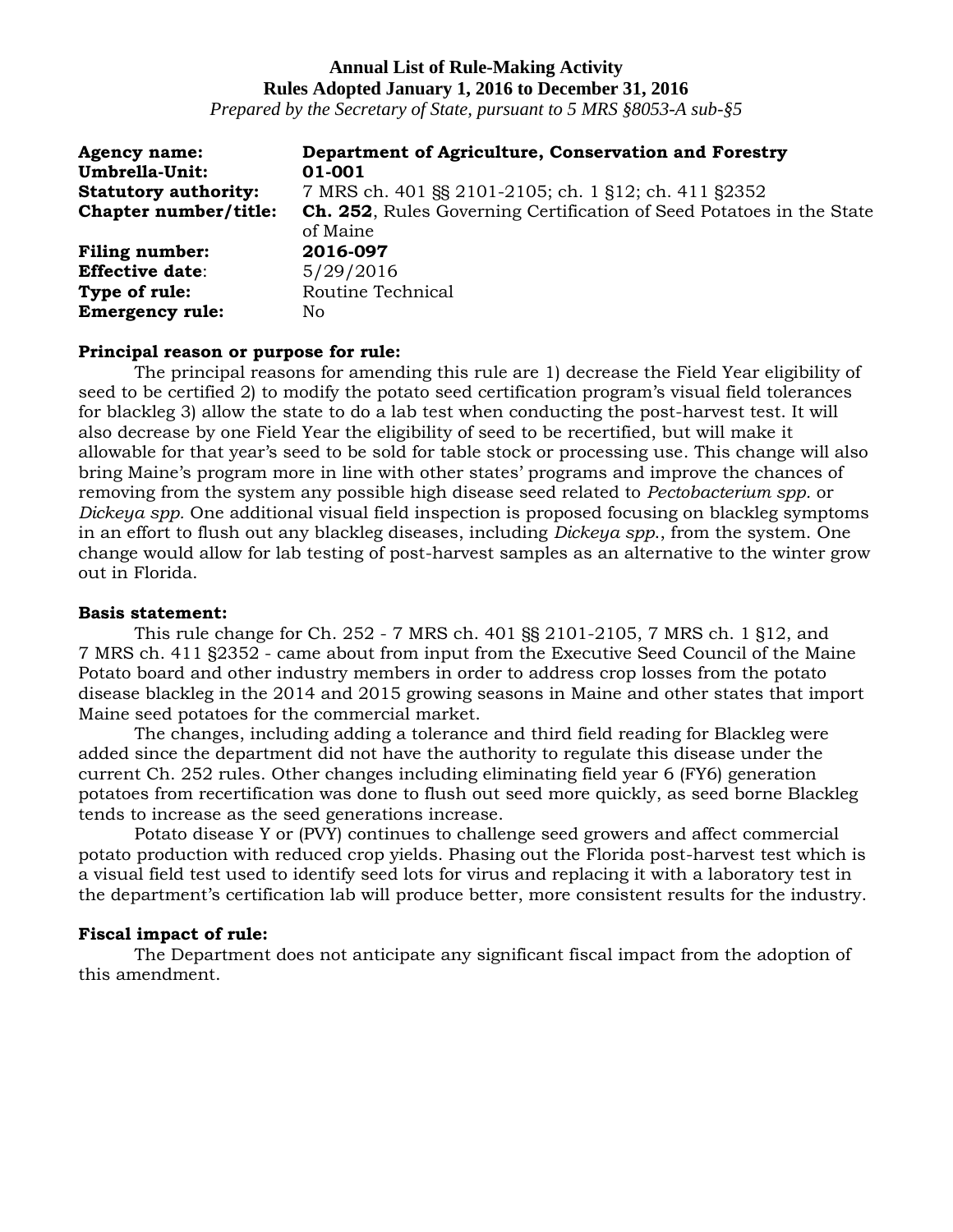*Prepared by the Secretary of State, pursuant to 5 MRS §8053-A sub-§5*

| <b>Agency name:</b>         | Department of Agriculture, Conservation and Forestry, Maine Milk |
|-----------------------------|------------------------------------------------------------------|
|                             | Commission                                                       |
| Umbrella-Unit:              | 01-015                                                           |
| <b>Statutory authority:</b> | 5 MRS §8054; 7 MRS §2954                                         |
| Chapter number/title:       | Ch. 3, Schedule of Minimum Prices, Order #02-16                  |
| <b>Filing number:</b>       | 2016-011                                                         |
| <b>Effective date:</b>      | 1/31/2016                                                        |
| Type of rule:               | Routine Technical                                                |
| <b>Emergency rule:</b>      | Yes                                                              |

## **Principal reason or purpose for rule:**

The principal reason for this rule is the need to respond to Federal Order changes and to certain other conditions affecting prevailing Class I, II and III milk prices in Southern New England in accordance with 7 MRS §2954.

The final February 2016 minimum Class I price is \$16.89/cwt. plus \$1.45/cwt. for Producer margins and a \$1.53/cwt. that reflects premiums being offered and prevailing in Southern New England and \$4.19/cwt. handling fee for a total of \$24.26/cwt., which includes a processor assessment of \$0.20/cwt. Thus the minimum retail price of a gallon of whole milk is set at \$3.75.

## **Basis statement:**

Pursuant to 5 MRS §8054 and 7 MRS §2954 the Maine Milk Commission conducted an emergency rule-making hearing to determine whether or not the minimum price payable to producers for milk should be immediately changed due to developments in milk pricing in southern New England.

Federal Order One Northeast Market Administrator announced a Class III price of **\$14.44/cwt**. and a Class IV price of **\$15.52/cwt**. for **December 2015**.

> The Class II price for **December 2015** is **\$16.71/cwt**. as announced by the Federal Order One Northeast Market Administrator.

The Commission, in setting their minimum prices, recognized the Federal Order Class I price of **\$16.89/cwt. plus \$1.45/cwt. for cost of production and an over-order premium of \$1.53/cwt. as being prevailing in southern New England based on the evidence presented at the Commission hearing on January 22, 2016 and therefore should be passed on in minimum prices effective January 31, 2016. These prices also include a handling fee of \$4.19/cwt.**

The schedule of prices listed herein reflects the latest Class I, Class II, Class III and Class IV prices plus the minimum dealer, producer and retail margins adopted by the Commission's Orders (DM) Dealer Margins, (PM) Producer Margins, and (RM) Retail Margins. The Class I prices reflect a Processor Assessment of **\$.20/cwt**. as authorized by Commission Order #93-MPF. Any change in prices at any level from last month reflects the action taken today by the Commission for Class I, Class II, Class III and Class IV and Butterfat prices.

## **Fiscal impact of rule:**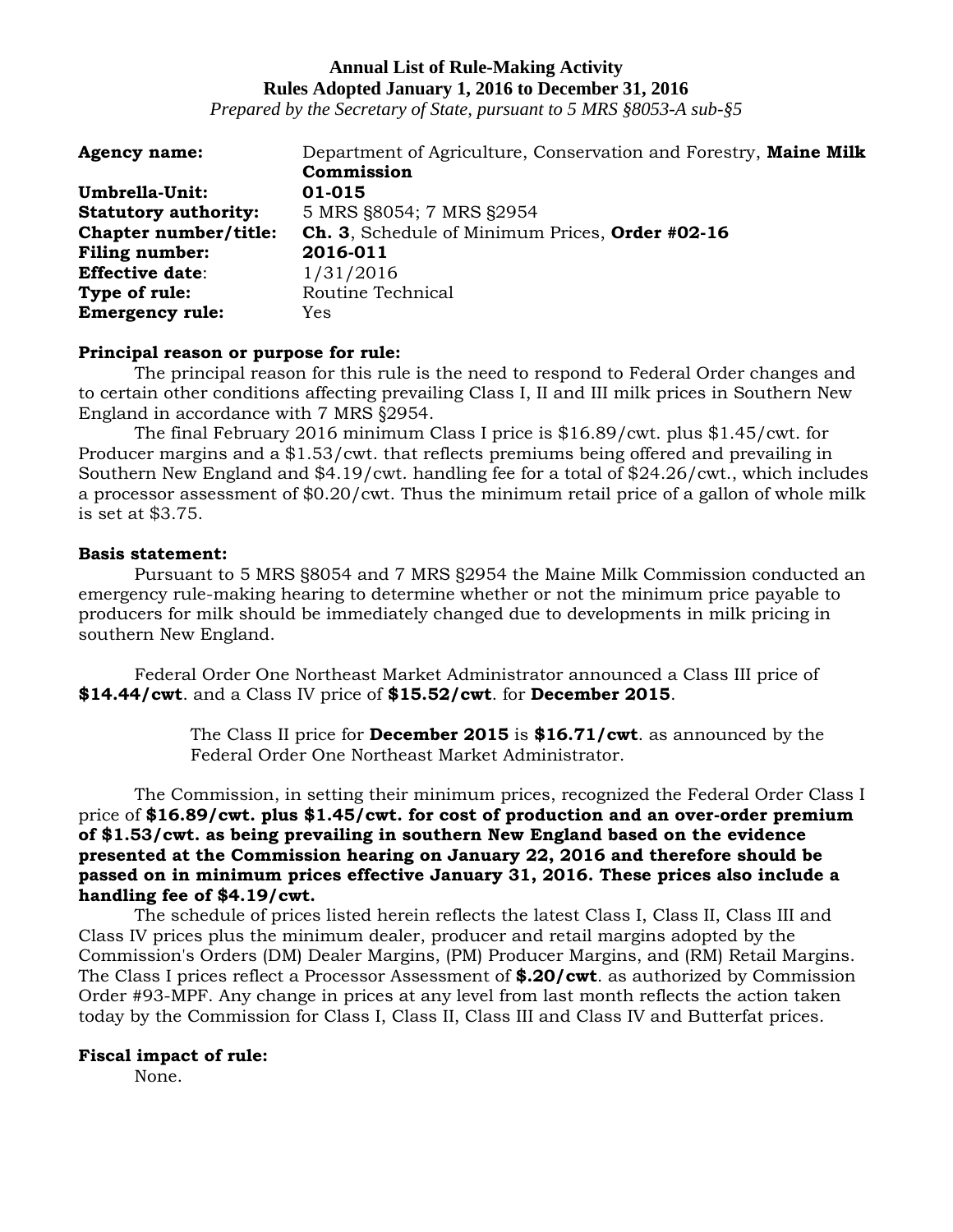*Prepared by the Secretary of State, pursuant to 5 MRS §8053-A sub-§5*

| <b>Agency name:</b>         | Department of Agriculture, Conservation and Forestry, |
|-----------------------------|-------------------------------------------------------|
|                             | <b>Maine Milk Commission</b>                          |
| Umbrella-Unit:              | 01-015                                                |
| <b>Statutory authority:</b> | 5 MRS §8054; 7 MRS §2954                              |
| Chapter number/title:       | Ch. 3, Schedule of Minimum Prices, Order #03-16       |
| <b>Filing number:</b>       | 2016-027                                              |
| <b>Effective date:</b>      | 2/28/2016                                             |
| Type of rule:               | Routine Technical                                     |
| <b>Emergency rule:</b>      | Yes                                                   |

#### **Principal reason or purpose for rule:**

The principal reason for this rule is the need to respond to Federal Order changes and to certain other conditions affecting prevailing Class I, II and III milk prices in Southern New England in accordance with 7 MRS §2954.

The final March 2016 minimum Class I price is \$17.03/cwt. plus \$1.45/cwt. for Producer margins and a \$1.53/cwt. that reflects premiums being offered and prevailing in Southern New England and \$3.72/cwt. handling fee for a total of \$23.93/cwt., which includes a processor assessment of \$0.20/cwt. Thus the minimum retail price of a gallon of whole milk is set at \$3.70.

## **Basis statement:**

Pursuant to 5 MRS §8054 and 7 MRS §2954 the Maine Milk Commission conducted an emergency rule-making hearing to determine whether or not the minimum price payable to producers for milk should be immediately changed due to developments in milk pricing in southern New England.

Federal Order One Northeast Market Administrator announced a Class III price of **\$13.72/cwt**. and a Class IV price of **\$13.31/cwt**. for **January 2016**.

The Class II price for **January 2016** is **\$14.19/cwt**. as announced by the Federal Order One Northeast Market Administrator.

The Commission, in setting their minimum prices, recognized the Federal Order Class I price of **\$17.03/cwt. plus \$1.45/cwt. for cost of production and an over-order premium of \$1.53/cwt. as being prevailing in southern New England based on the evidence presented at the Commission hearing on February 19, 2016 and therefore should be passed on in minimum prices effective February 28, 2016. These prices also include a handling fee of \$3.72/cwt.**

The schedule of prices listed herein reflects the latest Class I, Class II, Class III and Class IV prices plus the minimum dealer, producer and retail margins adopted by the Commission's Orders (DM) Dealer Margins, (PM) Producer Margins, and (RM) Retail Margins. The Class I prices reflect a Processor Assessment of **\$.20/cwt**. as authorized by Commission Order #93-MPF. Any change in prices at any level from last month reflects the action taken today by the Commission for Class I, Class II, Class III and Class IV and Butterfat prices.

## **Fiscal impact of rule:**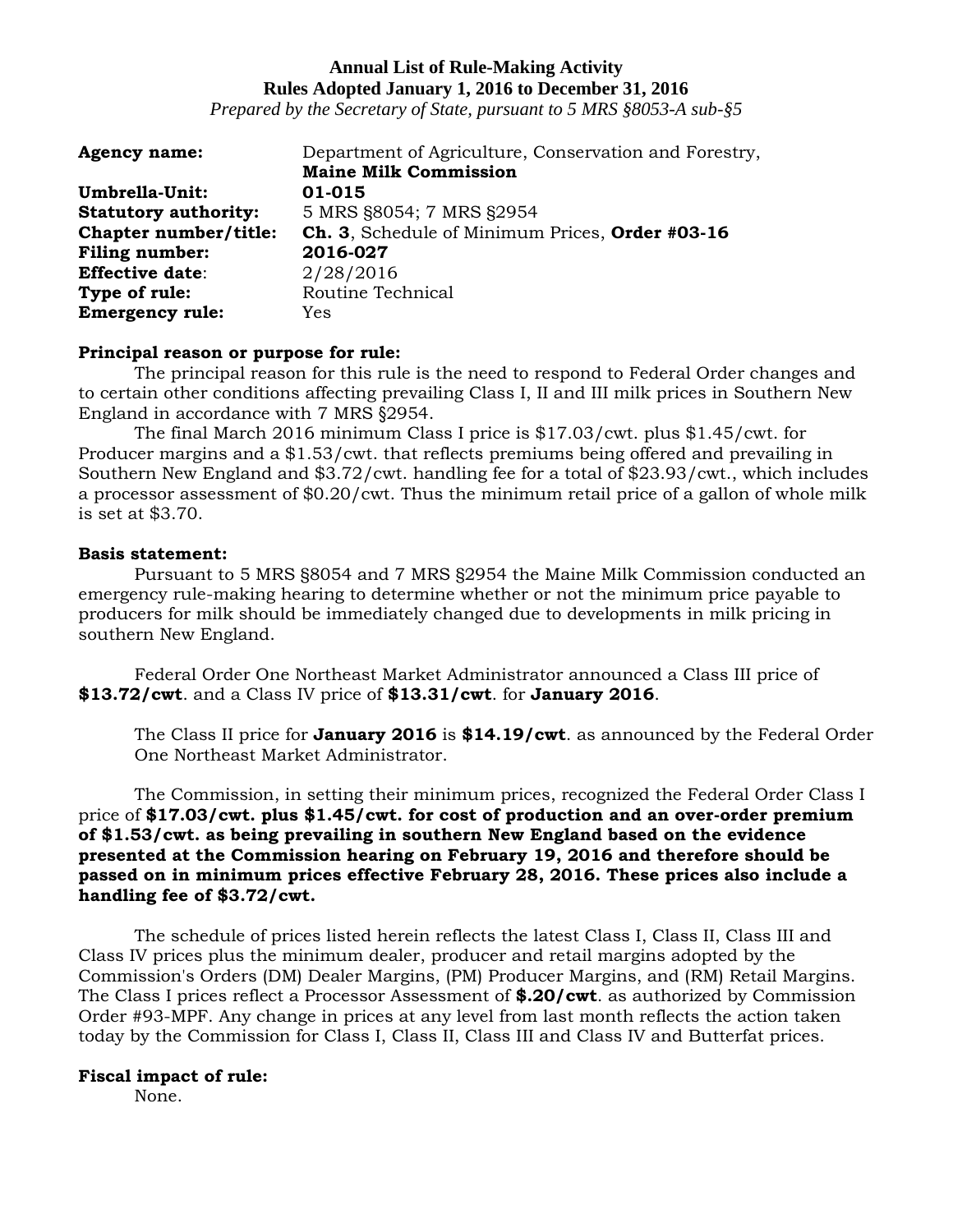*Prepared by the Secretary of State, pursuant to 5 MRS §8053-A sub-§5*

| <b>Agency name:</b>         | Department of Agriculture, Conservation and Forestry, |
|-----------------------------|-------------------------------------------------------|
|                             | <b>Maine Milk Commission</b>                          |
| Umbrella-Unit:              | 01-015                                                |
| <b>Statutory authority:</b> | 5 MRS §8054; 7 MRS §2954                              |
| Chapter number/title:       | Ch. 3, Schedule of Minimum Prices, Order #04-16       |
| <b>Filing number:</b>       | 2016-051                                              |
| <b>Effective date:</b>      | 4/3/2016                                              |
| Type of rule:               | Routine Technical                                     |
| <b>Emergency rule:</b>      | Yes                                                   |

#### **Principal reason or purpose for rule:**

The principal reason for this rule is the need to respond to Federal Order changes and to certain other conditions affecting prevailing Class I, II and III milk prices in Southern New England in accordance with 7 MRS §2954.

The final April 2016 minimum Class I price is \$16.99/cwt. plus \$1.45/cwt. for Producer margins and a \$1.53/cwt. that reflects premiums being offered and prevailing in Southern New England and \$4.19/cwt. handling fee for a total of \$24.36/cwt., which includes a processor assessment of \$0.20/cwt. Thus the minimum retail price of a gallon of whole milk is set at \$3.74.

## **Basis statement:**

Pursuant to 5 MRS §8054 and 7 MRS §2954 the Maine Milk Commission conducted an emergency rule-making hearing to determine whether or not the minimum price payable to producers for milk should be immediately changed due to developments in milk pricing in southern New England.

Federal Order One Northeast Market Administrator announced a Class III price of **\$13.80/cwt**. and a Class IV price of **\$13.49/cwt**. for **February 2016**.

The Class II price for **February 2016** is **\$14.30/cwt**. as announced by the Federal Order One Northeast Market Administrator.

The Commission, in setting their minimum prices, recognized the Federal Order Class I price of **\$16.99/cwt. plus \$1.45/cwt. for cost of production and an over-order premium of \$1.53/cwt. as being prevailing in southern New England based on the evidence presented at the Commission hearing on March 24, 2016 and therefore should be passed on in minimum prices effective April 3, 2016. These prices also include a handling fee of \$4.19/cwt.**

The schedule of prices listed herein reflects the latest Class I, Class II, Class III and Class IV prices plus the minimum dealer, producer and retail margins adopted by the Commission's Orders (DM) Dealer Margins, (PM) Producer Margins, and (RM) Retail Margins. The Class I prices reflect a Processor Assessment of **\$.20/cwt**. as authorized by Commission Order #93-MPF. Any change in prices at any level from last month reflects the action taken today by the Commission for Class I, Class II, Class III and Class IV and Butterfat prices.

## **Fiscal impact of rule:**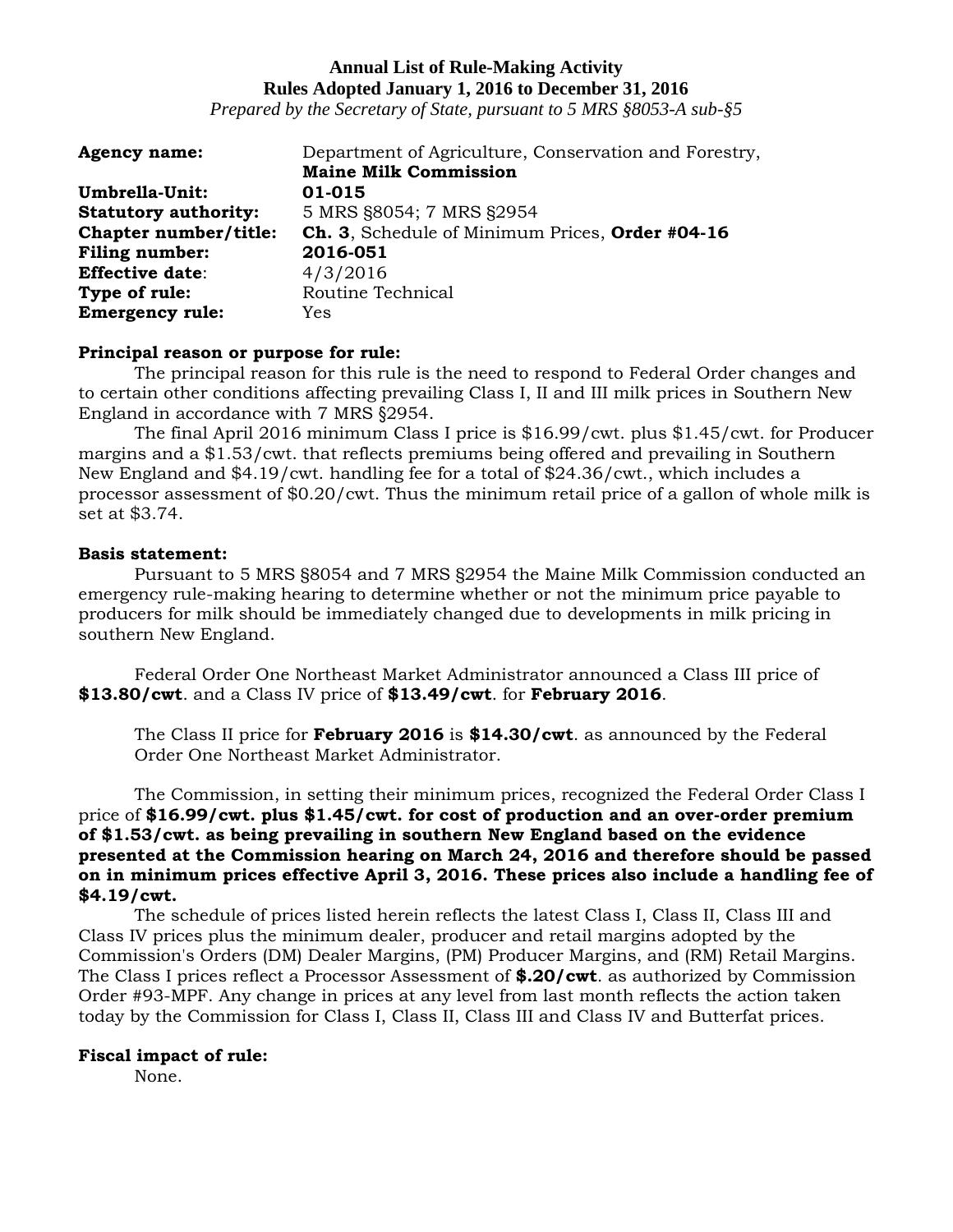*Prepared by the Secretary of State, pursuant to 5 MRS §8053-A sub-§5*

| <b>Agency name:</b>         | Department of Agriculture, Conservation and Forestry, |
|-----------------------------|-------------------------------------------------------|
|                             | <b>Maine Milk Commission</b>                          |
| Umbrella-Unit:              | 01-015                                                |
| <b>Statutory authority:</b> | 5 MRS §8054; 7 MRS §2954                              |
| Chapter number/title:       | Ch. 3, Schedule of Minimum Prices, Order #05-16       |
| <b>Filing number:</b>       | 2016-071                                              |
| <b>Effective date:</b>      | 5/1/2016                                              |
| Type of rule:               | Routine Technical                                     |
| <b>Emergency rule:</b>      | Yes                                                   |

#### **Principal reason or purpose for rule:**

The principal reason for this rule is the need to respond to Federal Order changes and to certain other conditions affecting prevailing Class I, II and III milk prices in Southern New England in accordance with 7 MRS §2954.

The final **May 2016** minimum Class I price is **\$16.95/cwt. plus \$1.45/cwt**. for Producer margins and a **\$1.53/cwt**. that reflects premiums being offered and prevailing in Southern New England and **\$4.19/cwt**. handling fee for a total of **\$24.32/cwt**., which includes a processor assessment of \$0.20/cwt. Thus the minimum retail price of a gallon of whole milk is set at **\$3.74**.

## **Basis statement:**

Pursuant to 5 MRS §8054 and 7 MRS §2954 the Maine Milk Commission conducted an emergency rule-making hearing to determine whether or not the minimum price payable to producers for milk should be immediately changed due to developments in milk pricing in southern New England.

Federal Order One Northeast Market Administrator announced a Class III price of **\$13.74/cwt**. and a Class IV price of **\$12.74/cwt**. for **March 2016**.

The Class II price for **March 2016** is **\$13.57/cwt**. as announced by the Federal Order One Northeast Market Administrator.

The Commission, in setting their minimum prices, recognized the Federal Order Class I price of **\$16.95/cwt. plus \$1.45/cwt. for cost of production and an over-order premium of \$1.53/cwt. as being prevailing in southern New England based on the evidence presented at the Commission hearing on April 21, 2016 and therefore should be passed on in minimum prices effective May 1, 2016. These prices also include a handling fee of \$4.19/cwt.**

The schedule of prices listed herein reflects the latest Class I, Class II, Class III and Class IV prices plus the minimum dealer, producer and retail margins adopted by the Commission's Orders (DM) Dealer Margins, (PM) Producer Margins, and (RM) Retail Margins. The Class I prices reflect a Processor Assessment of **\$.20/cwt**. as authorized by Commission Order #93-MPF. Any change in prices at any level from last month reflects the action taken today by the Commission for Class I, Class II, Class III and Class IV and Butterfat prices.

## **Fiscal impact of rule:**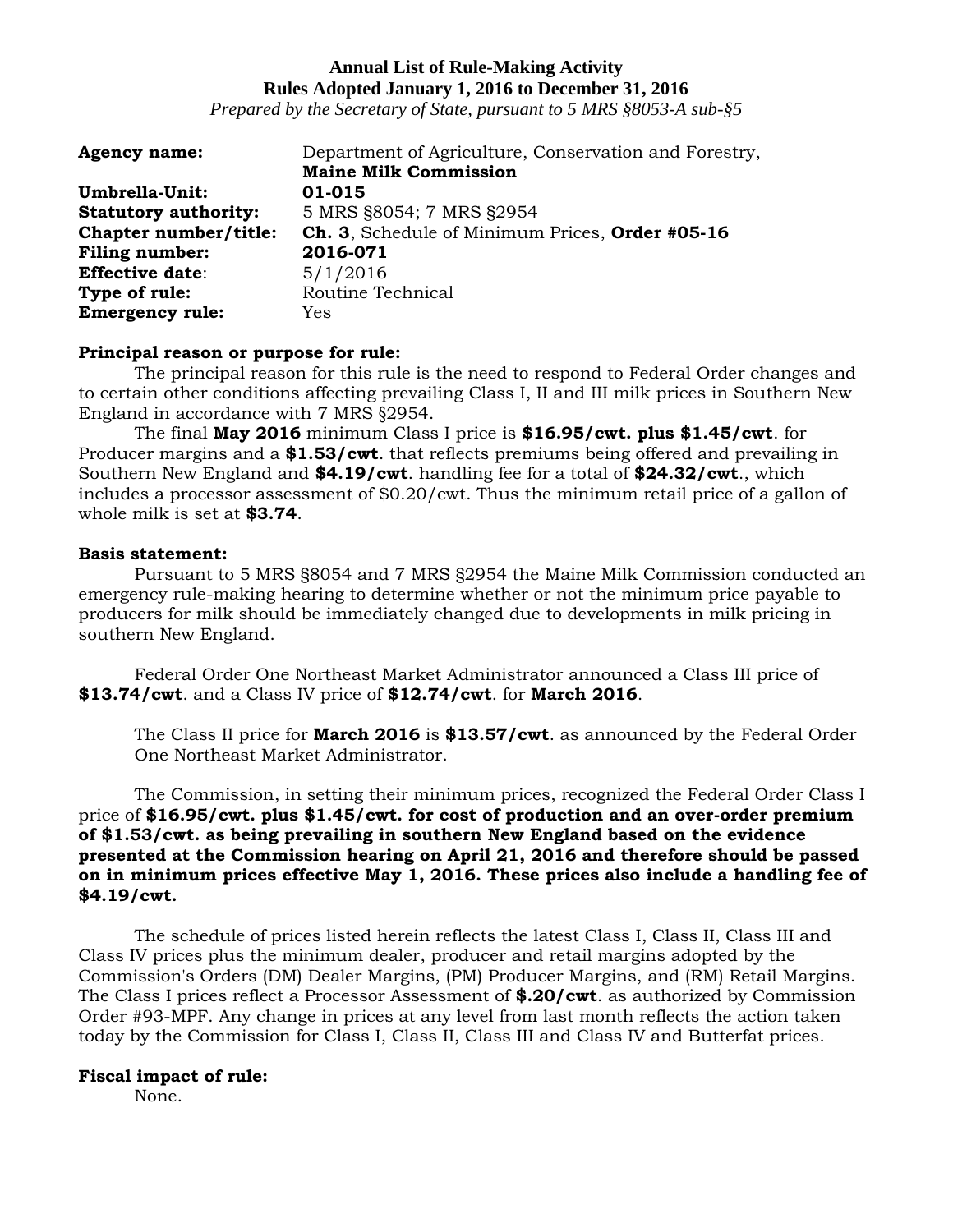*Prepared by the Secretary of State, pursuant to 5 MRS §8053-A sub-§5*

| <b>Agency name:</b>         | Department of Agriculture, Conservation and Forestry, |
|-----------------------------|-------------------------------------------------------|
|                             | <b>Maine Milk Commission</b>                          |
| Umbrella-Unit:              | 01-015                                                |
| <b>Statutory authority:</b> | 5 MRS §8054; 7 MRS §2954                              |
| Chapter number/title:       | Ch. 3, Schedule of Minimum Prices, Order #06-16       |
| <b>Filing number:</b>       | 2016-096                                              |
| <b>Effective date:</b>      | 5/29/2016                                             |
| Type of rule:               | Routine Technical                                     |
| <b>Emergency rule:</b>      | Yes                                                   |

## **Principal reason or purpose for rule:**

The principal reason for this rule is the need to respond to Federal Order changes and to certain other conditions affecting prevailing Class I, II and III milk prices in Southern New England in accordance with 7 MRS §2954.

The final **June 2016** minimum Class I price is **\$16.39/cwt. plus \$1.58/cwt.** for Producer margins and a **\$1.53/cwt.** that reflects premiums being offered and prevailing in Southern New England and **\$4.65/cwt.** handling fee for a total of **\$24.35/cwt**., which includes a processor assessment of \$0.20/cwt. Thus the minimum retail price of a gallon of whole milk is set at **\$3.74**.

## **Basis statement:**

Pursuant to 5 MRS §8054 and 7 MRS §2954 the Maine Milk Commission conducted an emergency rule-making hearing to determine whether or not the minimum price payable to producers for milk should be immediately changed due to developments in milk pricing in southern New England.

Federal Order One Northeast Market Administrator announced a Class III price of **\$13.63/cwt**. and a Class IV price of **\$12.68/cwt**. for **April 2016**.

The Class II price for **April 2016** is **\$13.54/cwt**. as announced by the Federal Order One Northeast Market Administrator.

The Commission, in setting their minimum prices, recognized the Federal Order Class I price of **\$16.39/cwt. plus \$1.58/cwt. for cost of production and an over-order premium of \$1.53/cwt. as being prevailing in southern New England based on the evidence presented at the Commission hearing on May 19, 2016 and therefore should be passed on in minimum prices effective May 29, 2016. These prices also include a handling fee of \$4.65/cwt.**

The schedule of prices listed herein reflects the latest Class I, Class II, Class III and Class IV prices plus the minimum dealer, producer and retail margins adopted by the Commission's Orders (DM) Dealer Margins, (PM) Producer Margins, and (RM) Retail Margins. The Class I prices reflect a Processor Assessment of **\$.20/cwt**. as authorized by Commission Order #93-MPF. Any change in prices at any level from last month reflects the action taken today by the Commission for Class I, Class II, Class III and Class IV and Butterfat prices.

## **Fiscal impact of rule:**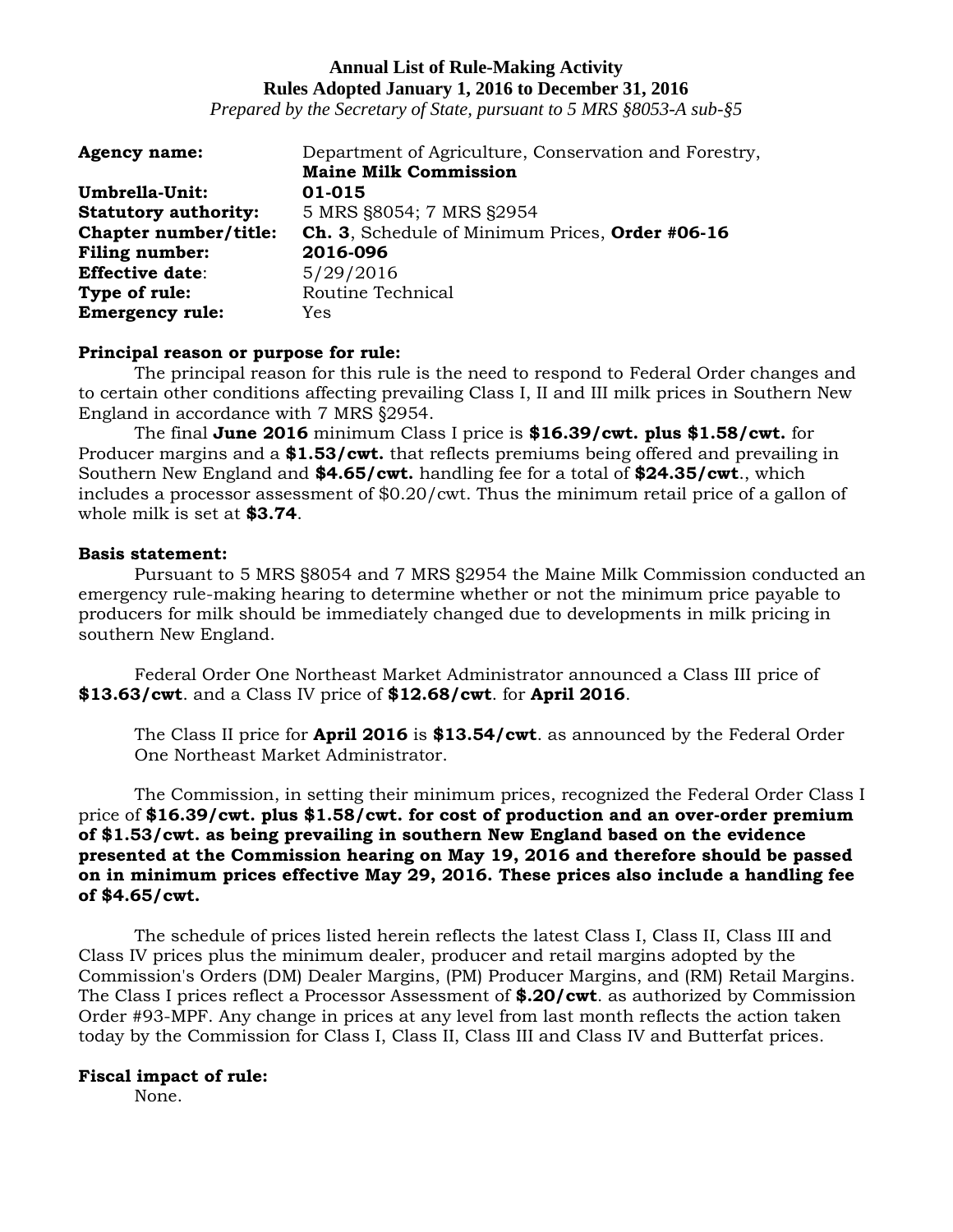*Prepared by the Secretary of State, pursuant to 5 MRS §8053-A sub-§5*

| <b>Agency name:</b>         | Department of Agriculture, Conservation and Forestry, |
|-----------------------------|-------------------------------------------------------|
|                             | <b>Maine Milk Commission</b>                          |
| Umbrella-Unit:              | 01-015                                                |
| <b>Statutory authority:</b> | 5 MRS §8054; 7 MRS §2954                              |
| Chapter number/title:       | Ch. 3, Schedule of Minimum Prices, Order #07-16       |
| <b>Filing number:</b>       | 2016-111                                              |
| <b>Effective date:</b>      | 7/3/2016                                              |
| Type of rule:               | Routine Technical                                     |
| <b>Emergency rule:</b>      | Yes                                                   |

#### **Principal reason or purpose for rule:**

The principal reason for this rule is the need to respond to Federal Order changes and to certain other conditions affecting prevailing Class I, II and III milk prices in Southern New England in accordance with 7 MRS §2954.

The final **July 2016** minimum Class I price is **\$16.95/cwt. plus \$1.58/cwt.** for Producer margins and a **\$1.53/cwt.** that reflects premiums being offered and prevailing in Southern New England and **\$4.19/cwt.** handling fee for a total of **\$24.45/cwt**., which includes a processor assessment of \$0.20/cwt. Thus the minimum retail price of a gallon of whole milk is set at **\$3.75**.

## **Basis statement:**

Pursuant to 5 MRS §8054 and 7 MRS §2954 the Maine Milk Commission conducted an emergency rule-making hearing to determine whether or not the minimum price payable to producers for milk should be immediately changed due to developments in milk pricing in southern New England.

Federal Order One Northeast Market Administrator announced a Class III price of **\$12.76/cwt**. and a Class IV price of **\$13.09/cwt**. for **May 2016**.

The Class II price for **May 2016** is **\$13.53/cwt**. as announced by the Federal Order One Northeast Market Administrator.

The Commission, in setting their minimum prices, recognized the Federal Order Class I price of **\$16.95/cwt. plus \$1.58/cwt. for cost of production and an over-order premium of \$1.53/cwt. as being prevailing in southern New England based on the evidence presented at the Commission hearing on June 23, 2016 and therefore should be passed on in minimum prices effective July 3, 2016. These prices also include a handling fee of \$4.19/cwt.**

The schedule of prices listed herein reflects the latest Class I, Class II, Class III and Class IV prices plus the minimum dealer, producer and retail margins adopted by the Commission's Orders (DM) Dealer Margins, (PM) Producer Margins, and (RM) Retail Margins. The Class I prices reflect a Processor Assessment of **\$.20/cwt**. as authorized by Commission Order #93-MPF. Any change in prices at any level from last month reflects the action taken today by the Commission for Class I, Class II, Class III and Class IV and Butterfat prices.

#### **Fiscal impact of rule:**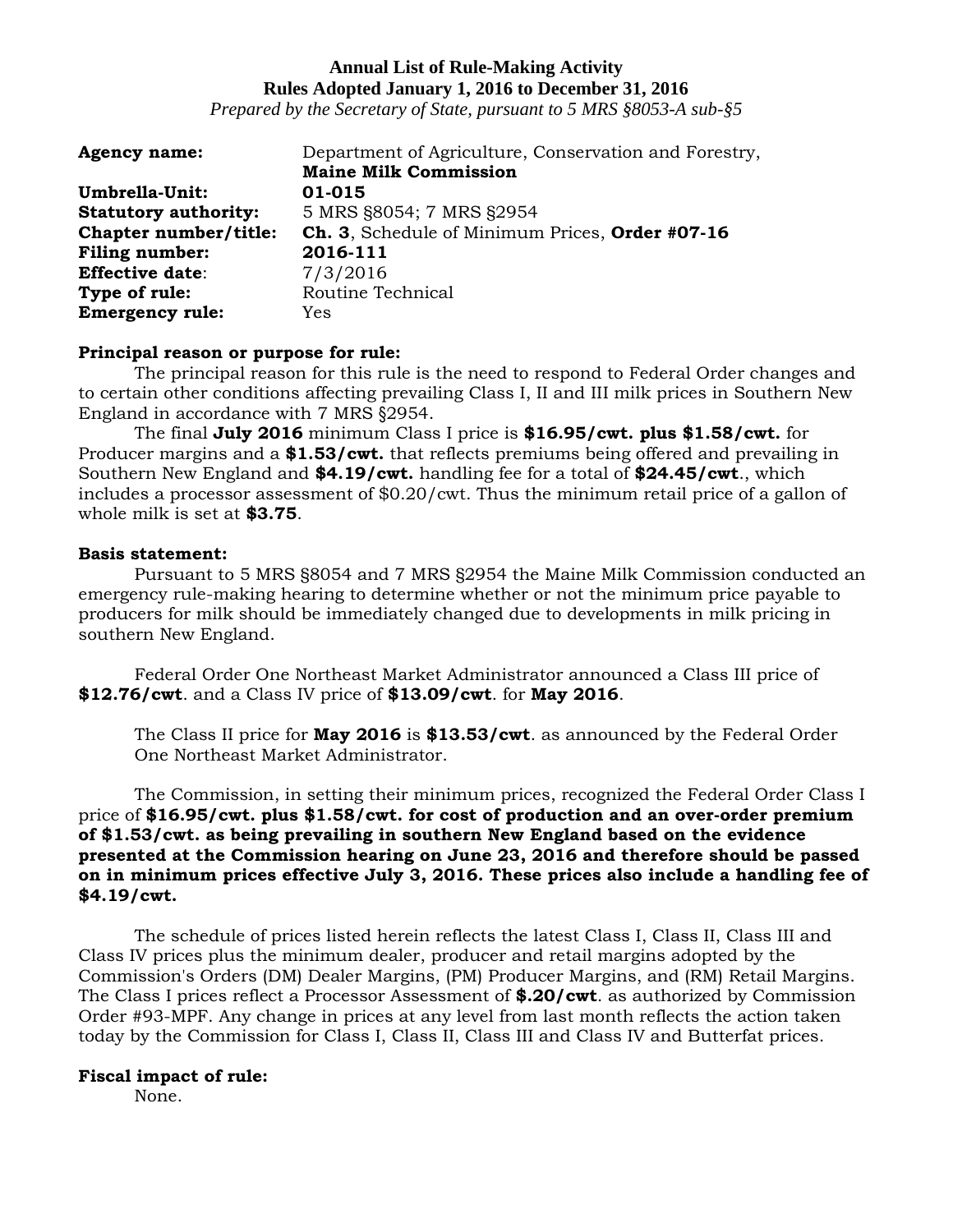*Prepared by the Secretary of State, pursuant to 5 MRS §8053-A sub-§5*

| <b>Agency name:</b>         | Department of Agriculture, Conservation and Forestry, |
|-----------------------------|-------------------------------------------------------|
|                             | <b>Maine Milk Commission</b>                          |
| Umbrella-Unit:              | 01-015                                                |
| <b>Statutory authority:</b> | 5 MRS §8054; 7 MRS §2954                              |
| Chapter number/title:       | Ch. 3, Schedule of Minimum Prices, Order #08-16       |
| <b>Filing number:</b>       | 2016-127                                              |
| <b>Effective date:</b>      | 7/31/2016                                             |
| Type of rule:               | Routine Technical                                     |
| <b>Emergency rule:</b>      | Yes                                                   |

## **Principal reason or purpose for rule:**

The principal reason for this rule is the need to respond to Federal Order changes and to certain other conditions affecting prevailing Class I, II and III milk prices in Southern New England in accordance with 7 MRS §2954.

The final **August 2016** minimum Class I price is **\$18.32/cwt. plus \$1.58/cwt.** for Producer margins and a **\$1.53/cwt.** that reflects premiums being offered and prevailing in Southern New England and **\$2.79/cwt.** handling fee for a total of **\$24.42/cwt**., which includes a processor assessment of \$0.20/cwt. Thus the minimum retail price of a gallon of whole milk is set at **\$3.75**.

## **Basis statement:**

Pursuant to 5 MRS §8054 and 7 MRS §2954 the Maine Milk Commission conducted an emergency rule-making hearing to determine whether or not the minimum price payable to producers for milk should be immediately changed due to developments in milk pricing in southern New England.

Federal Order One Northeast Market Administrator announced a Class III price of **\$13.22/cwt**. and a Class IV price of **\$13.77/cwt**. for **June 2016**.

The Class II price for **June 2016** is **\$14.12/cwt**. as announced by the Federal Order One Northeast Market Administrator.

The Commission, in setting their minimum prices, recognized the Federal Order Class I price of **\$18.32/cwt. plus \$1.58/cwt. for cost of production and an over-order premium of \$1.53/cwt. as being prevailing in southern New England based on the evidence presented at the Commission hearing on July 21, 2016 and therefore should be passed on in minimum prices effective July 31, 2016. These prices also include a handling fee of \$2.79/cwt.**

The schedule of prices listed herein reflects the latest Class I, Class II, Class III and Class IV prices plus the minimum dealer, producer and retail margins adopted by the Commission's Orders (DM) Dealer Margins, (PM) Producer Margins, and (RM) Retail Margins. The Class I prices reflect a Processor Assessment of **\$.20/cwt**. as authorized by Commission Order #93-MPF. Any change in prices at any level from last month reflects the action taken today by the Commission for Class I, Class II, Class III and Class IV and Butterfat prices.

## **Fiscal impact of rule:**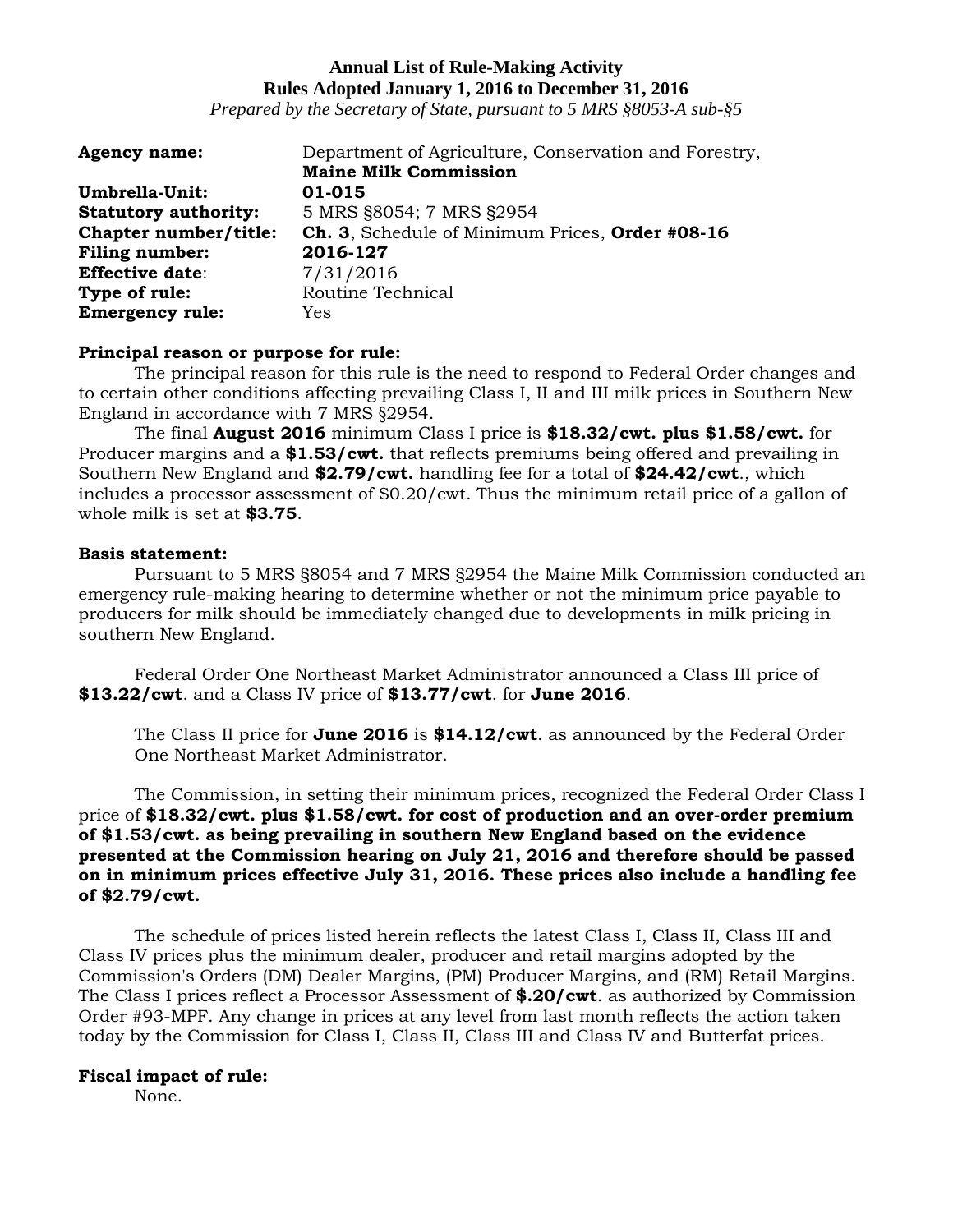*Prepared by the Secretary of State, pursuant to 5 MRS §8053-A sub-§5*

| <b>Agency name:</b>         | Department of Agriculture, Conservation and Forestry, |
|-----------------------------|-------------------------------------------------------|
|                             | <b>Maine Milk Commission</b>                          |
| Umbrella-Unit:              | 01-015                                                |
| <b>Statutory authority:</b> | 5 MRS §8054; 7 MRS §2954                              |
| Chapter number/title:       | Ch. 3, Schedule of Minimum Prices, Order #09-16       |
| <b>Filing number:</b>       | 2016-143                                              |
| <b>Effective date:</b>      | 9/4/2016                                              |
| Type of rule:               | Routine Technical                                     |
| <b>Emergency rule:</b>      | Yes                                                   |

#### **Principal reason or purpose for rule:**

The principal reason for this rule is the need to respond to Federal Order changes and to certain other conditions affecting prevailing Class I, II and III milk prices in Southern New England in accordance with 7 MRS §2954.

The final **September 4, 2016** minimum Class I price is **\$19.81/cwt. plus \$1.53/cwt.** for Producer margins and a **\$1.53/cwt.** that reflects premiums being offered and prevailing in Southern New England and **\$1.40/cwt.** handling fee for a total of **\$24.47/cwt**., which includes a processor assessment of \$0.20/cwt. Thus the minimum retail price of a gallon of whole milk is set at **\$3.77**.

## **Basis statement:**

Pursuant to 5 MRS §8054 and 7 MRS §2954 the Maine Milk Commission conducted an emergency rule-making hearing to determine whether or not the minimum price payable to producers for milk should be immediately changed due to developments in milk pricing in southern New England.

Federal Order One Northeast Market Administrator announced a Class III price of **\$15.24/cwt**. and a Class IV price of **\$14.84/cwt**. for **July 2016**.

The Class II price for **July 2016** is **\$15.16/cwt**. as announced by the Federal Order One Northeast Market Administrator.

The Commission, in setting their minimum prices, recognized the Federal Order Class I price of **\$19.81/cwt. plus \$1.53/cwt. for cost of production and an over-order premium of \$1.53/cwt. as being prevailing in southern New England based on the evidence presented at the Commission hearing on August 18, 2016 and therefore should be passed on in minimum prices effective September 4, 2016. These prices also include a handling fee of \$1.40/cwt.**

The schedule of prices listed herein reflects the latest Class I, Class II, Class III and Class IV prices plus the minimum dealer, producer and retail margins adopted by the Commission's Orders (DM) Dealer Margins, (PM) Producer Margins, and (RM) Retail Margins. The Class I prices reflect a Processor Assessment of **\$.20/cwt**. as authorized by Commission Order #93-MPF. Any change in prices at any level from last month reflects the action taken today by the Commission for Class I, Class II, Class III and Class IV and Butterfat prices.

## **Fiscal impact of rule:**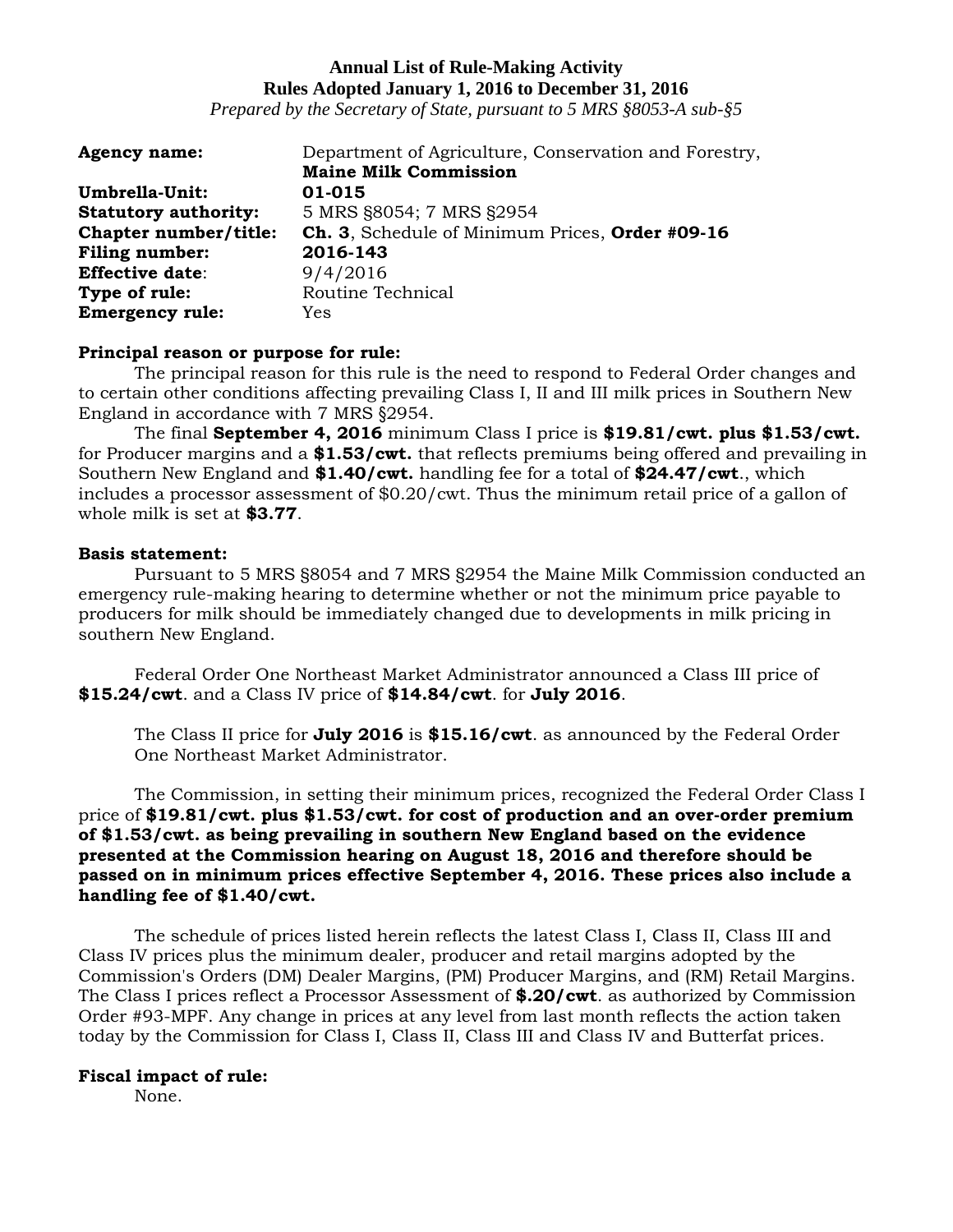*Prepared by the Secretary of State, pursuant to 5 MRS §8053-A sub-§5*

| <b>Agency name:</b>         | Department of Agriculture, Conservation and Forestry, |
|-----------------------------|-------------------------------------------------------|
|                             | <b>Maine Milk Commission</b>                          |
| Umbrella-Unit:              | 01-015                                                |
| <b>Statutory authority:</b> | 5 MRS §8054; 7 MRS §2954                              |
| Chapter number/title:       | Ch. 3, Schedule of Minimum Prices, Order #10-16       |
| <b>Filing number:</b>       | 2016-159                                              |
| <b>Effective date:</b>      | 10/2/2016                                             |
| Type of rule:               | Routine Technical                                     |
| <b>Emergency rule:</b>      | Yes                                                   |

#### **Principal reason or purpose for rule:**

The principal reason for this rule is the need to respond to Federal Order changes and to certain other conditions affecting prevailing Class I, II and III milk prices in Southern New England in accordance with 7 MRS §2954.

The final **October 2016** minimum Class I price is **\$19.85/cwt. plus \$1.48/cwt.** for Producer margins and a **\$1.53/cwt.** that reflects premiums being offered and prevailing in Southern New England and **\$1.40/cwt.** handling fee for a total of **\$24.46/cwt**., which includes a processor assessment of \$0.20/cwt. Thus the minimum retail price of a gallon of whole milk is set at **\$3.76**.

## **Basis statement:**

Pursuant to 5 MRS §8054 and 7 MRS §2954 the Maine Milk Commission conducted an emergency rule-making hearing to determine whether or not the minimum price payable to producers for milk should be immediately changed due to developments in milk pricing in southern New England.

Federal Order One Northeast Market Administrator announced a Class III price of **\$16.91/cwt**. and a Class IV price of **\$14.65/cwt**. for **August 2016**.

The Class II price for **August 2016** is **\$15.21/cwt**. as announced by the Federal Order One Northeast Market Administrator.

The Commission, in setting their minimum prices, recognized the Federal Order Class I price of **\$19.85/cwt. plus \$1.48/cwt. for cost of production and an over-order premium of \$1.53/cwt. as being prevailing in southern New England based on the evidence presented at the Commission hearing on September 22, 2016 and therefore should be passed on in minimum prices effective October 2, 2016. These prices also include a handling fee of \$1.40/cwt.**

The schedule of prices listed herein reflects the latest Class I, Class II, Class III and Class IV prices plus the minimum dealer, producer and retail margins adopted by the Commission's Orders (DM) Dealer Margins, (PM) Producer Margins, and (RM) Retail Margins. The Class I prices reflect a Processor Assessment of **\$.20/cwt**. as authorized by Commission Order #93-MPF. Any change in prices at any level from last month reflects the action taken today by the Commission for Class I, Class II, Class III and Class IV and Butterfat prices.

#### **Fiscal impact of rule:**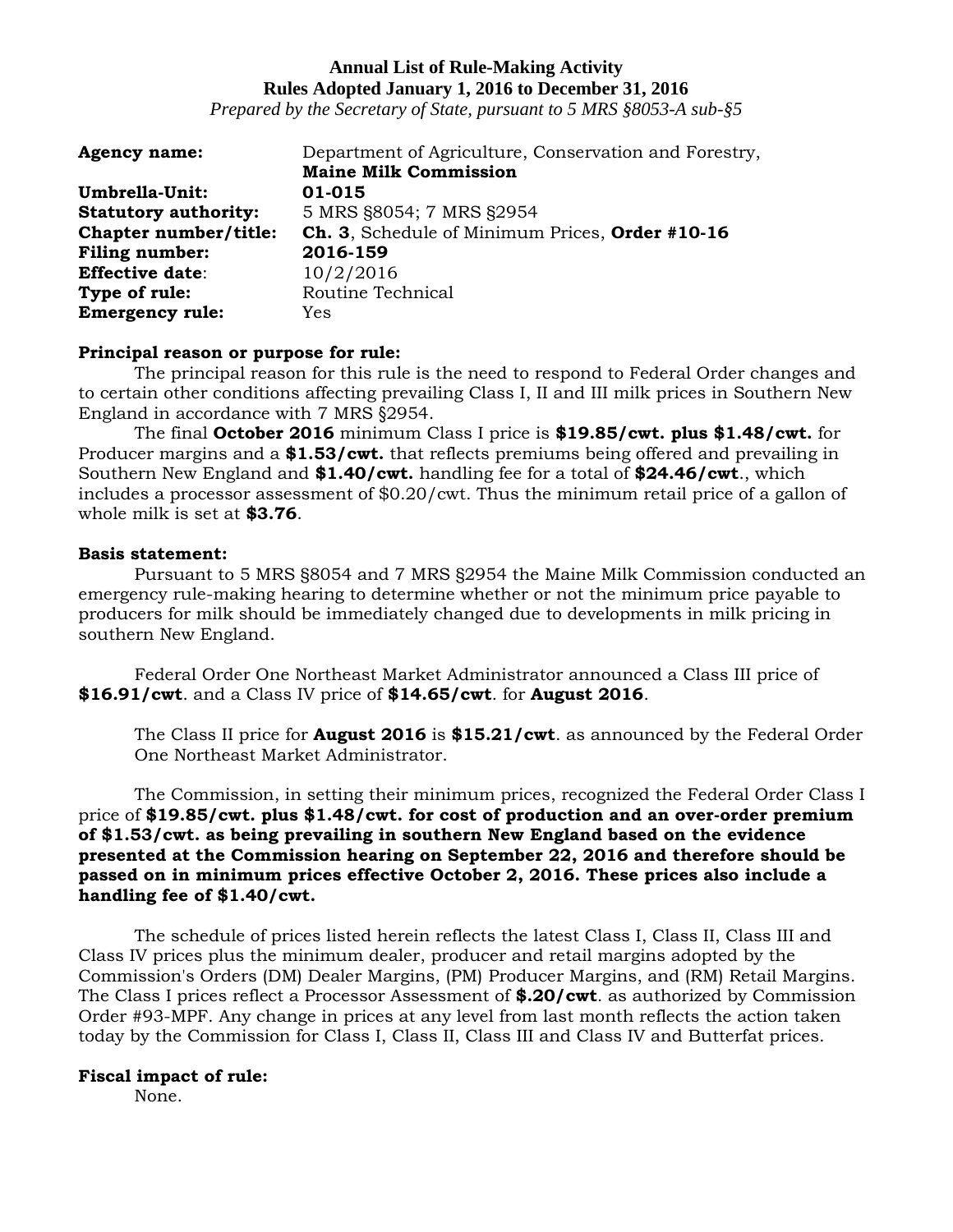*Prepared by the Secretary of State, pursuant to 5 MRS §8053-A sub-§5*

| Department of Agriculture, Conservation and Forestry, |
|-------------------------------------------------------|
| <b>Maine Milk Commission</b>                          |
| 01-015                                                |
| 5 MRS §8054; 7 MRS §2954                              |
| Ch. 3, Schedule of Minimum Prices, Order #11-16       |
| 2016-180                                              |
| 10/29/2016                                            |
| Routine Technical                                     |
| Yes                                                   |
|                                                       |

#### **Principal reason or purpose for rule:**

The principal reason for this rule is the need to respond to Federal Order changes and to certain other conditions affecting prevailing Class I, II and III milk prices in Southern New England in accordance with 7 MRS §2954.

The final **November 2016** minimum Class I price is **\$18.03/cwt. plus \$1.58/cwt.** for Producer margins and a **\$1.53/cwt.** that reflects premiums being offered and prevailing in Southern New England and **\$2.79/cwt.** handling fee for a total of **\$24.13/cwt**., which includes a processor assessment of \$0.20/cwt. Thus the minimum retail price of a gallon of whole milk is set at **\$3.73**.

## **Basis statement:**

Pursuant to 5 MRS §8054 and 7 MRS §2954 the Maine Milk Commission conducted an emergency rule-making hearing to determine whether or not the minimum price payable to producers for milk should be immediately changed due to developments in milk pricing in southern New England.

Federal Order One Northeast Market Administrator announced a Class III price of **\$16.39/cwt**. and a Class IV price of **\$14.25/cwt**. for **September 2016**.

The Class II price for **September 2016** is **\$14.66/cwt**. as announced by the Federal Order One Northeast Market Administrator.

The Commission, in setting their minimum prices, recognized the Federal Order Class I price of **\$18.03/cwt. plus \$1.58/cwt. for cost of production and an over-order premium of \$1.53/cwt. as being prevailing in southern New England based on the evidence presented at the Commission hearing on October 20, 2016 and therefore should be passed on in minimum prices effective October 30, 2016. These prices also include a handling fee of \$2.79/cwt.**

The schedule of prices listed herein reflects the latest Class I, Class II, Class III and Class IV prices plus the minimum dealer, producer and retail margins adopted by the Commission's Orders (DM) Dealer Margins, (PM) Producer Margins, and (RM) Retail Margins. The Class I prices reflect a Processor Assessment of **\$.20/cwt**. as authorized by Commission Order #93-MPF. Any change in prices at any level from last month reflects the action taken today by the Commission for Class I, Class II, Class III and Class IV and Butterfat prices.

#### **Fiscal impact of rule:**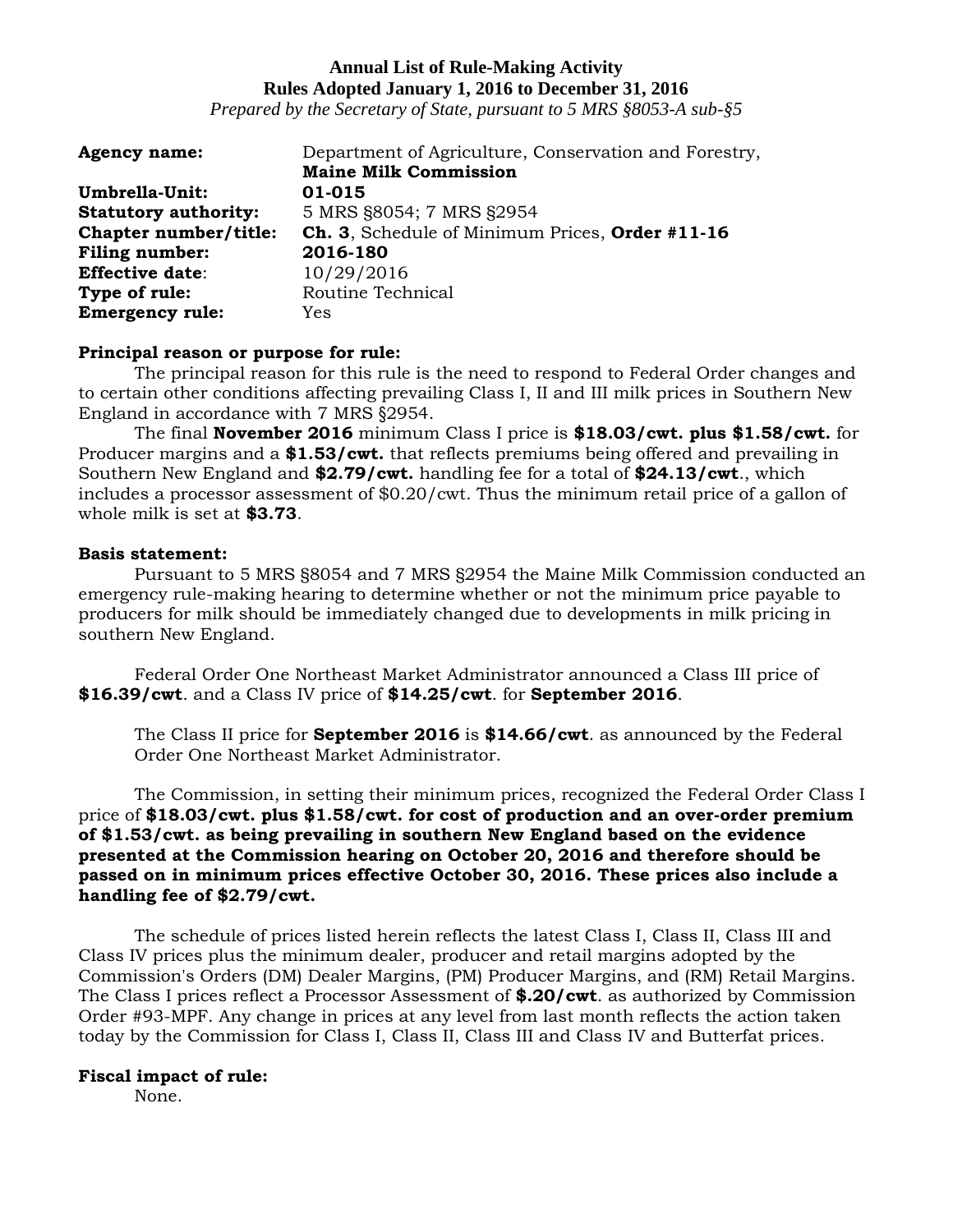*Prepared by the Secretary of State, pursuant to 5 MRS §8053-A sub-§5*

| <b>Agency name:</b>         | Department of Agriculture, Conservation and Forestry, |
|-----------------------------|-------------------------------------------------------|
|                             | <b>Maine Milk Commission</b>                          |
| Umbrella-Unit:              | 01-015                                                |
| <b>Statutory authority:</b> | 5 MRS §8054; 7 MRS §2954                              |
| Chapter number/title:       | Ch. 3, Schedule of Minimum Prices, Order #12-16       |
| <b>Filing number:</b>       | 2016-204                                              |
| <b>Effective date:</b>      | 12/4/2016                                             |
| Type of rule:               | Routine Technical                                     |
| <b>Emergency rule:</b>      | Yes                                                   |

#### **Principal reason or purpose for rule:**

The principal reason for this rule is the need to respond to Federal Order changes and to certain other conditions affecting prevailing Class I, II and III milk prices in Southern New England in accordance with 7 MRS §2954.

The final **December 2016** minimum Class I price is **\$20.13/cwt. plus \$1.58/cwt.** for Producer margins and a **\$1.53/cwt.** that reflects premiums being offered and prevailing in Southern New England and **\$0.93/cwt.** handling fee for a total of **\$24.37/cwt**., which includes a processor assessment of \$0.20/cwt. Thus the minimum retail price of a gallon of whole milk is set at **\$3.74**.

## **Basis statement:**

Pursuant to 5 MRS §8054 and 7 MRS §2954 the Maine Milk Commission conducted an emergency rule-making hearing to determine whether or not the minimum price payable to producers for milk should be immediately changed due to developments in milk pricing in southern New England.

Federal Order One Northeast Market Administrator announced a Class III price of **\$14.82/cwt**. and a Class IV price of **\$13.66/cwt**. for **October 2016**.

The Class II price for **October 2016** is **\$14.09/cwt**. as announced by the Federal Order One Northeast Market Administrator.

The Commission, in setting their minimum prices, recognized the Federal Order Class I price of **\$20.13/cwt. plus \$1.58/cwt. for cost of production and an over-order premium of \$1.53/cwt. as being prevailing in southern New England based on the evidence presented at the Commission hearing on November 23, 2016 and therefore should be passed on in minimum prices effective December 4, 2016. These prices also include a handling fee of \$0.93/cwt.**

The schedule of prices listed herein reflects the latest Class I, Class II, Class III and Class IV prices plus the minimum dealer, producer and retail margins adopted by the Commission's Orders (DM) Dealer Margins, (PM) Producer Margins, and (RM) Retail Margins. The Class I prices reflect a Processor Assessment of **\$.20/cwt**. as authorized by Commission Order #93-MPF. Any change in prices at any level from last month reflects the action taken today by the Commission for Class I, Class II, Class III and Class IV and Butterfat prices.

## **Fiscal impact of rule:**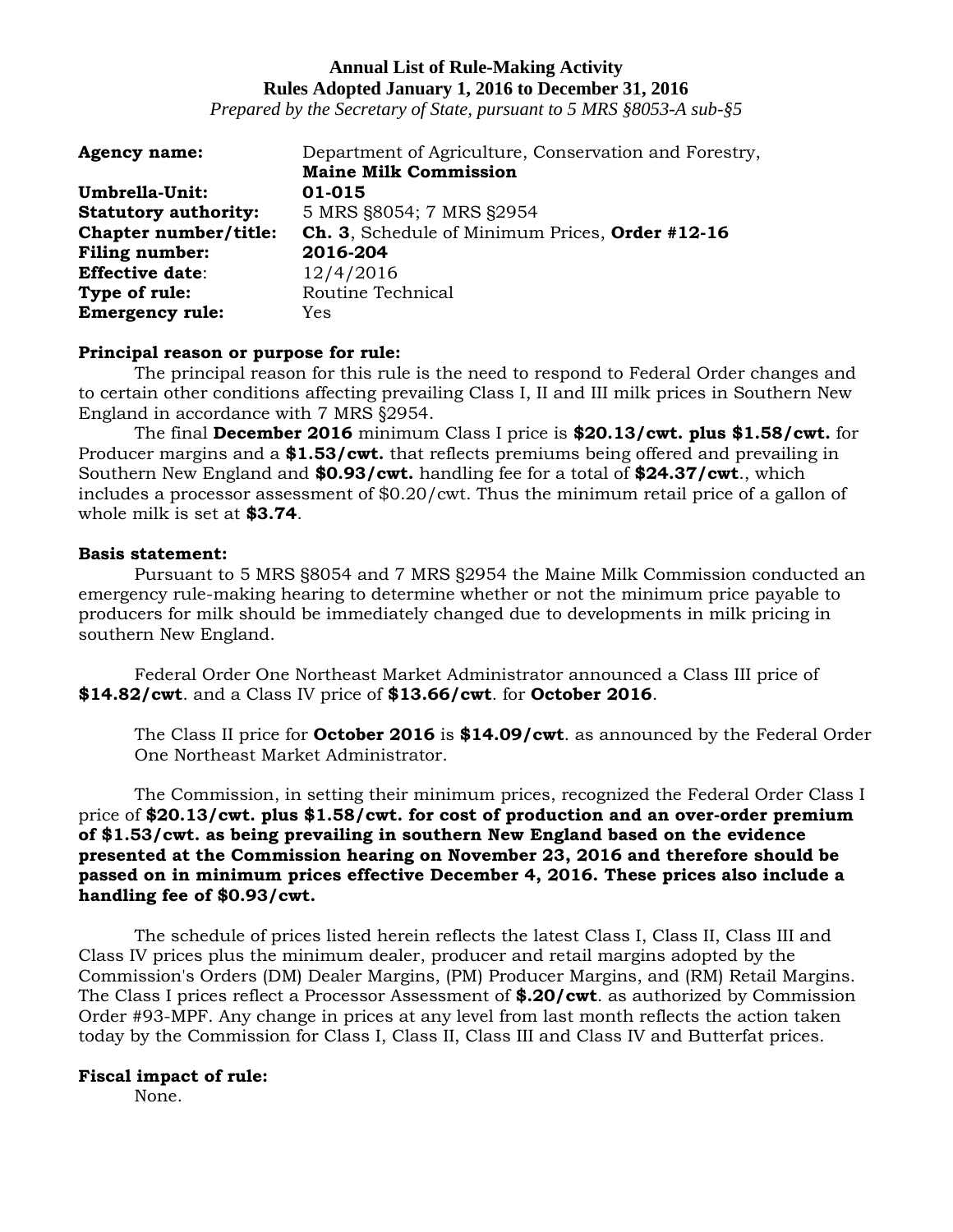*Prepared by the Secretary of State, pursuant to 5 MRS §8053-A sub-§5*

| <b>Agency name:</b>         | Department of Agriculture, Conservation and Forestry, |
|-----------------------------|-------------------------------------------------------|
|                             | <b>Maine Milk Commission</b>                          |
| Umbrella-Unit:              | 01-015                                                |
| <b>Statutory authority:</b> | 5 MRS §8054; 7 MRS §2954                              |
| Chapter number/title:       | Ch. 3, Schedule of Minimum Prices, Order #01-17       |
| <b>Filing number:</b>       | 2016-230                                              |
| <b>Effective date:</b>      | 12/17/2016                                            |
| Type of rule:               | Routine Technical                                     |
| <b>Emergency rule:</b>      | Yes                                                   |

#### **Principal reason or purpose for rule:**

The principal reason for this rule is the need to respond to Federal Order changes and to certain other conditions affecting prevailing Class I, II and III milk prices in Southern New England in accordance with 7 MRS §2954.

The final **January 2017** minimum Class I price is **\$20.70/cwt. plus \$1.53/cwt.** for Producer margins and a **\$1.53/cwt.** that reflects premiums being offered and prevailing in Southern New England and **\$0.93/cwt.** handling fee for a total of **\$24.89/cwt**., which includes a processor assessment of \$0.20/cwt. Thus the minimum retail price of a gallon of whole milk is set at **\$3.79**.

## **Basis statement:**

Pursuant to 5 MRS §8054 and 7 MRS §2954 the Maine Milk Commission conducted an emergency rule-making hearing to determine whether or not the minimum price payable to producers for milk should be immediately changed due to developments in milk pricing in southern New England.

Federal Order One Northeast Market Administrator announced a Class III price of **\$16.76/cwt**. and a Class IV price of **\$13.76/cwt**. for **November 2016**.

The Class II price for **November 2016** is **\$14.60/cwt**. as announced by the Federal Order One Northeast Market Administrator.

The Commission, in setting their minimum prices, recognized the Federal Order Class I price of **\$20.70/cwt. plus \$1.58/cwt. for cost of production and an over-order premium of \$1.53/cwt. as being prevailing in southern New England based on the evidence presented at the Commission hearing on December 22, 2016 and therefore should be passed on in minimum prices effective January 1, 2017. These prices also include a handling fee of \$0.93/cwt.**

The schedule of prices listed herein reflects the latest Class I, Class II, Class III and Class IV prices plus the minimum dealer, producer and retail margins adopted by the Commission's Orders (DM) Dealer Margins, (PM) Producer Margins, and (RM) Retail Margins. The Class I prices reflect a Processor Assessment of **\$.20/cwt**. as authorized by Commission Order #93-MPF. Any change in prices at any level from last month reflects the action taken today by the Commission for Class I, Class II, Class III and Class IV and Butterfat prices.

## **Fiscal impact of rule:**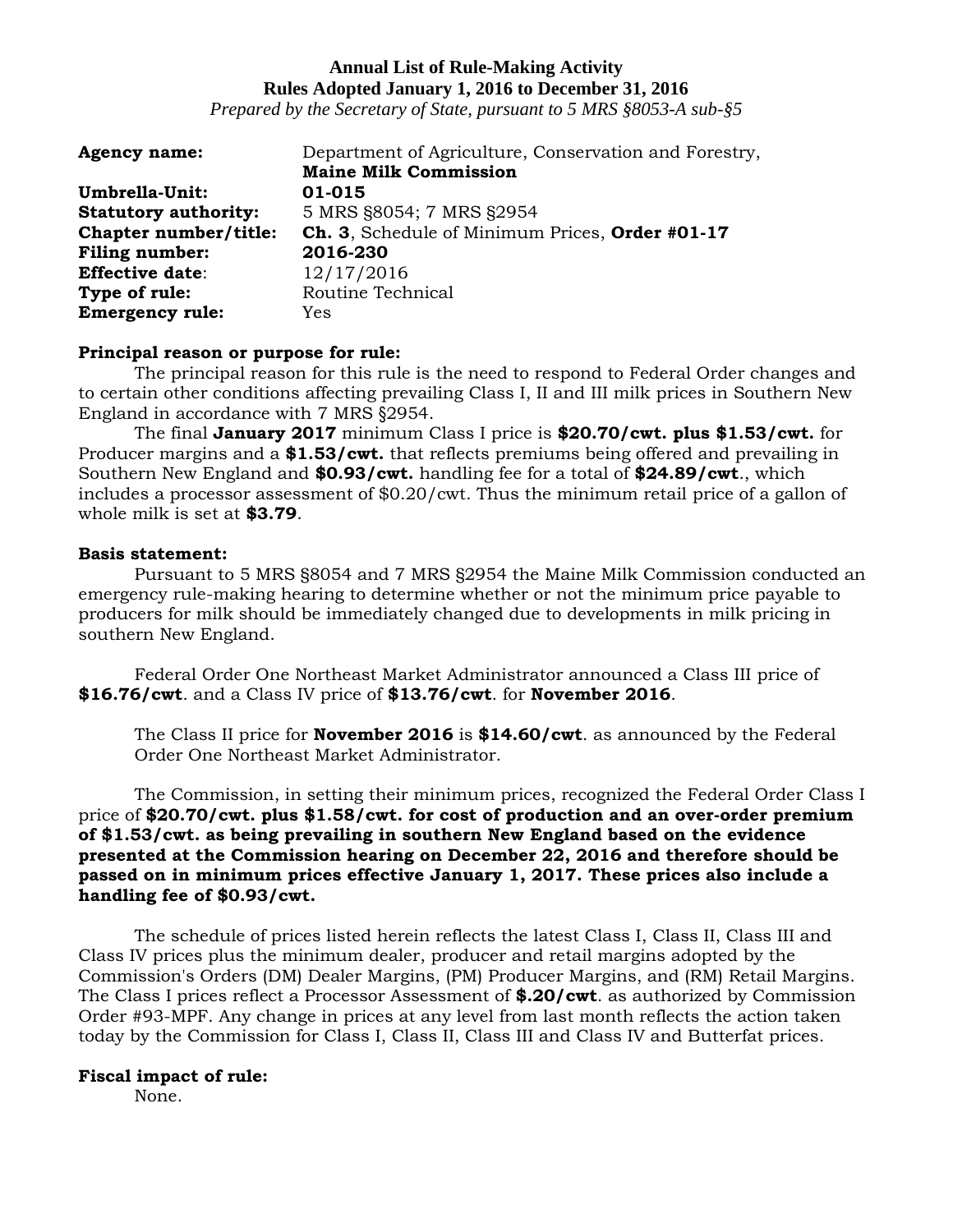*Prepared by the Secretary of State, pursuant to 5 MRS §8053-A sub-§5*

| <b>Agency name:</b>         | Department of Agriculture, Conservation and Forestry, |
|-----------------------------|-------------------------------------------------------|
|                             | <b>Maine State Harness Racing Commission</b>          |
| Umbrella-Unit:              | 01-017                                                |
| <b>Statutory authority:</b> | 8 MRS §§ 263-A, 268, 279-A, 279-B, 281                |
| Chapter number/title:       | <b>Ch. 11.</b> Medication and Testing                 |
| <b>Filing number:</b>       | 2016-229                                              |
| <b>Effective date:</b>      | 12/26/2016                                            |
| Type of rule:               | Routine Technical                                     |
| <b>Emergency rule:</b>      | No                                                    |

## **Principal reason or purpose for rule:**

The amendment updates Ch. 11 to remove the responsibility of the Commission to prove that a substance was in excess of the normal concentration if it affects the performance of a horse. The amendment also clarifies that the substances listed in the *Uniform Guidelines for Foreign Substances* published by the Association of Racing Commissioners International are prohibited.

## **Basis statement:**

The Commission amends Section 4, subsection 4 of Ch. 11 in order to update the rule to adopt by reference the Alphabetical Substance List contained in the April 8, 2016 *Uniform Classification Guidelines for Foreign Substances* published by the Association of Racing Commissioners International, Inc. Further, the amendment removes the responsibility for proving that a substance is performance enhancing from the Commission.

## **Fiscal impact of rule:**

The amendment should not have a fiscal impact.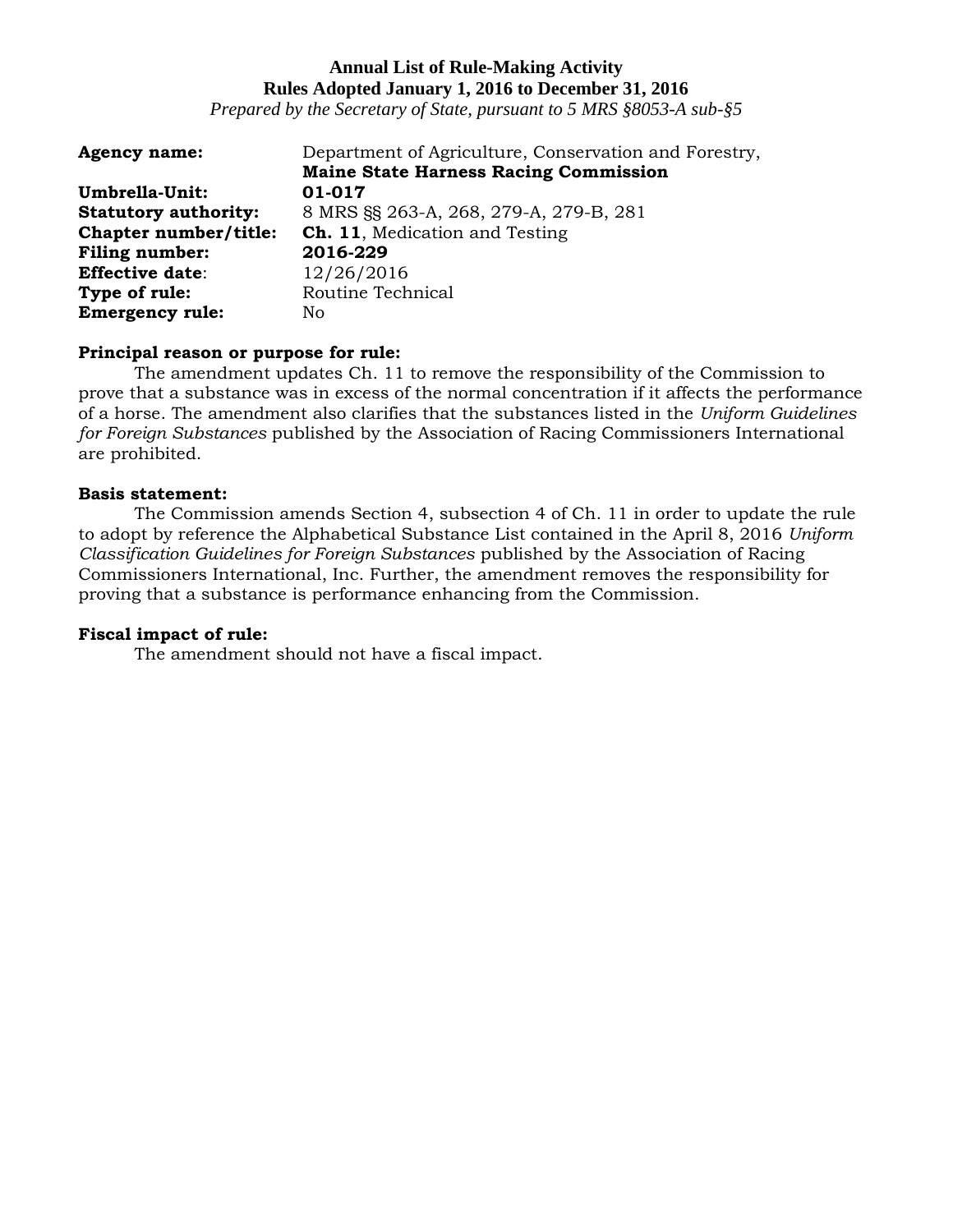*Prepared by the Secretary of State, pursuant to 5 MRS §8053-A sub-§5*

| <b>Agency name:</b>         | Department of Agriculture, Conservation and Forestry, <b>Bureau of</b> |
|-----------------------------|------------------------------------------------------------------------|
|                             | <b>Forestry (Maine Forest Service)</b>                                 |
| Umbrella-Unit:              | 01-669                                                                 |
| <b>Statutory authority:</b> | 12 MRS ch. 805 sub-ch. 3-A, as amended by PL 2013 ch. 412;             |
|                             | Resolves 2015 ch. 58                                                   |
| Chapter number/title:       | <b>Ch. 30, Prior Approval Process and Stop Work Orders</b>             |
| <b>Filing number:</b>       | 2016-103                                                               |
| <b>Effective date:</b>      | 7/15/2016                                                              |
| Type of rule:               | Major Substantive                                                      |
| <b>Emergency rule:</b>      | No                                                                     |

## **Principal reason or purpose for rule:**

See §8057-A (l) (A) &(C)] Legislative direction. This rule establishes standards for Maine Forest Service approval of timber harvesting activities by any person who has been convicted of two or more violations of Title 17 §2510 sub-§1.

## **Basis statement:**

The statutory authority for this rule is 12 MRS §8869-A, as enacted by PL 2013 ch. 412. The law requires the Commissioner of Agriculture, Conservation and Forestry, through the Bureau of Forestry, aka the Maine Forest Service (MFS), "establish a prior approval process for harvesting trees by a person that has committed 2 violations of unlawful cutting of trees pursuant to Title 17, section 2510, subsection 1."

## **Process involved in developing this rule**

Following enactment of the law, a MFS senior staff person drafted rule. Because the statutory direction was clear, the MFS determined that an extensive public process was not necessary. The MFS consulted with the Attorney General's Office prior to undertaking rulemaking.

The MFS released the draft rule for public comment in July 2015. A public hearing was conducted in July 2015. No one attended. The MFS received two sets of comments on this proposal.

## **Economic impact of the rule**

Multiple sections of the law governing state rule-making (5 MRS ch. 375 sub-ch. 2) require agencies to conduct economic impact analyses of proposed rules, including, but not limited to, effects on small businesses, fiscal impact (on the state treasury), and any effects on municipalities and counties. Agencies may, within existing resources, also conduct a cost-benefit analysis of proposed rules.

The MFS has determined that the operation of this rule will not have a fiscal impact on the state treasury, municipalities, or counties.

Further, the MFS has determined that this rule will have no discernible impact on small businesses or the regulated community. Only a small handful of loggers meet the criteria necessary to be regulated by this rule.

The MFS has lost several enforcement related positions in recent years due to budget reductions. The positions lost include ten Forest Ranger III positions in Forest Protection. The MFS may need to redirect staff priorities away from existing programs and initiatives to absorb additional enforcement work within existing resources.

## **Fiscal impact of rule:**

None. MFS will reassign priorities as needed to accomplish with existing resources.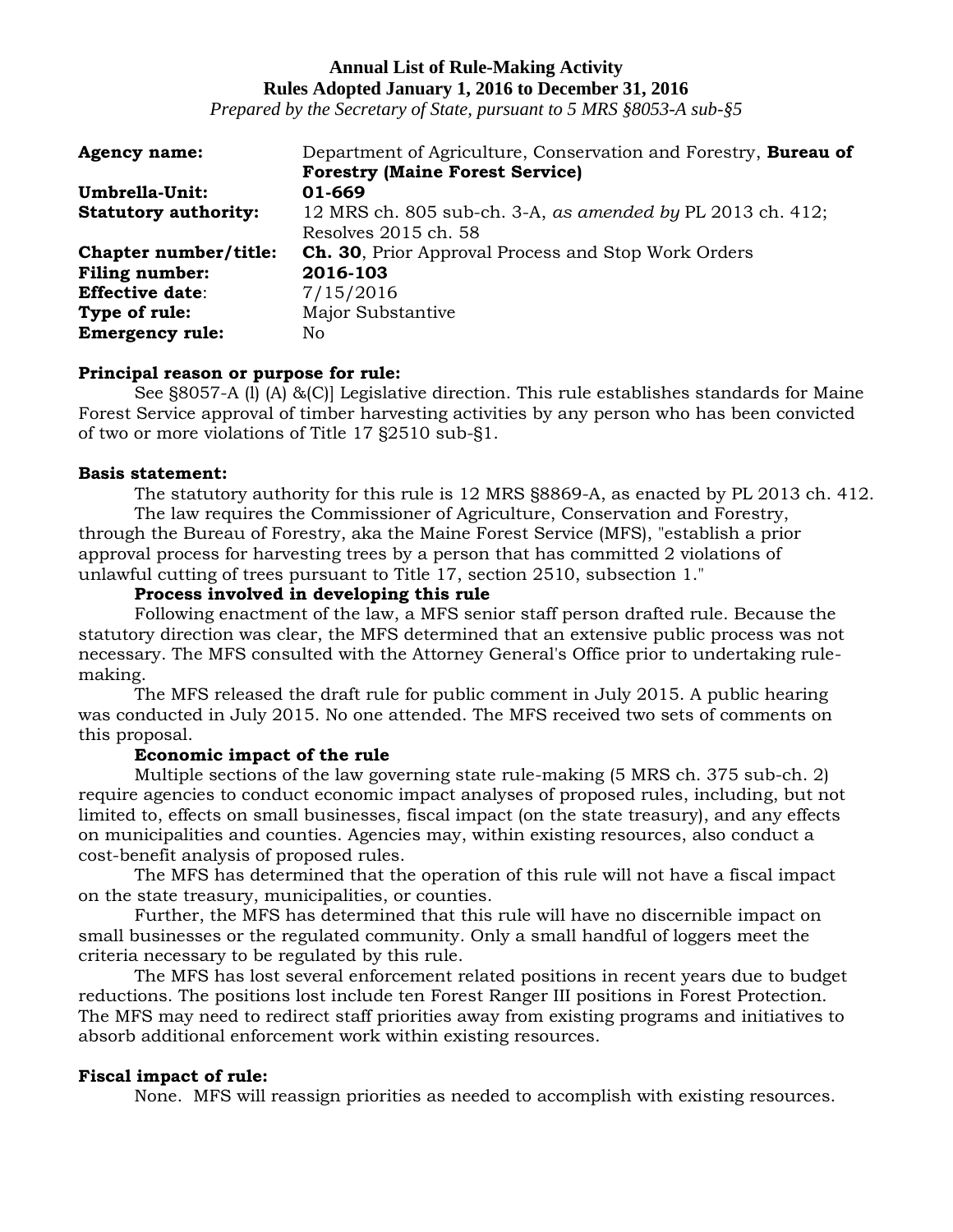*Prepared by the Secretary of State, pursuant to 5 MRS §8053-A sub-§5*

| <b>Agency name:</b>         | Department of Agriculture, Conservation and Forestry, Land Use |
|-----------------------------|----------------------------------------------------------------|
|                             | <b>Planning Commission</b>                                     |
| Umbrella-Unit:              | 01-672                                                         |
| <b>Statutory authority:</b> | 12 MRS §§ 685-A(7-A), 689                                      |
| Chapter number/title:       | <b>Ch. 10</b> , Land Use Guidance Maps (Amended Zoning Maps),  |
|                             | Zoning Petition ZP 757: Big Moose Twp. - Piscataquis County    |
| <b>Filing number:</b>       | 2016-010                                                       |
| <b>Effective date:</b>      | 1/19/2016                                                      |
| Type of rule:               | Routine Technical                                              |
| <b>Emergency rule:</b>      | No                                                             |

## **Principal reason or purpose for rule:**

This memo and attachment is to notify your office of Commission actions to amend certain Land Use Guidance Maps, and that notice of said changes has been published. A current copy of the map has been placed on file as required.

#### **Basis statement:**

Pursuant to 12 MRS §§ 685-A (7-A) and 689, the Maine Land Use Planning Commission hereby gives notice of its approval of certain amendments to official Land Use Guidance Maps and that these changes have been placed on file with the appropriate County Registry of Deeds:

| <b>ZONING PETITION</b> | PETITIONER OR<br><b>COPETITIONER</b> |  |
|------------------------|--------------------------------------|--|
| ZP 757                 | OFLC, Inc.                           |  |

#### $LOCATION$

Big Moose Twp. Piscataquis County

**Fiscal impact of rule:**   $N/A$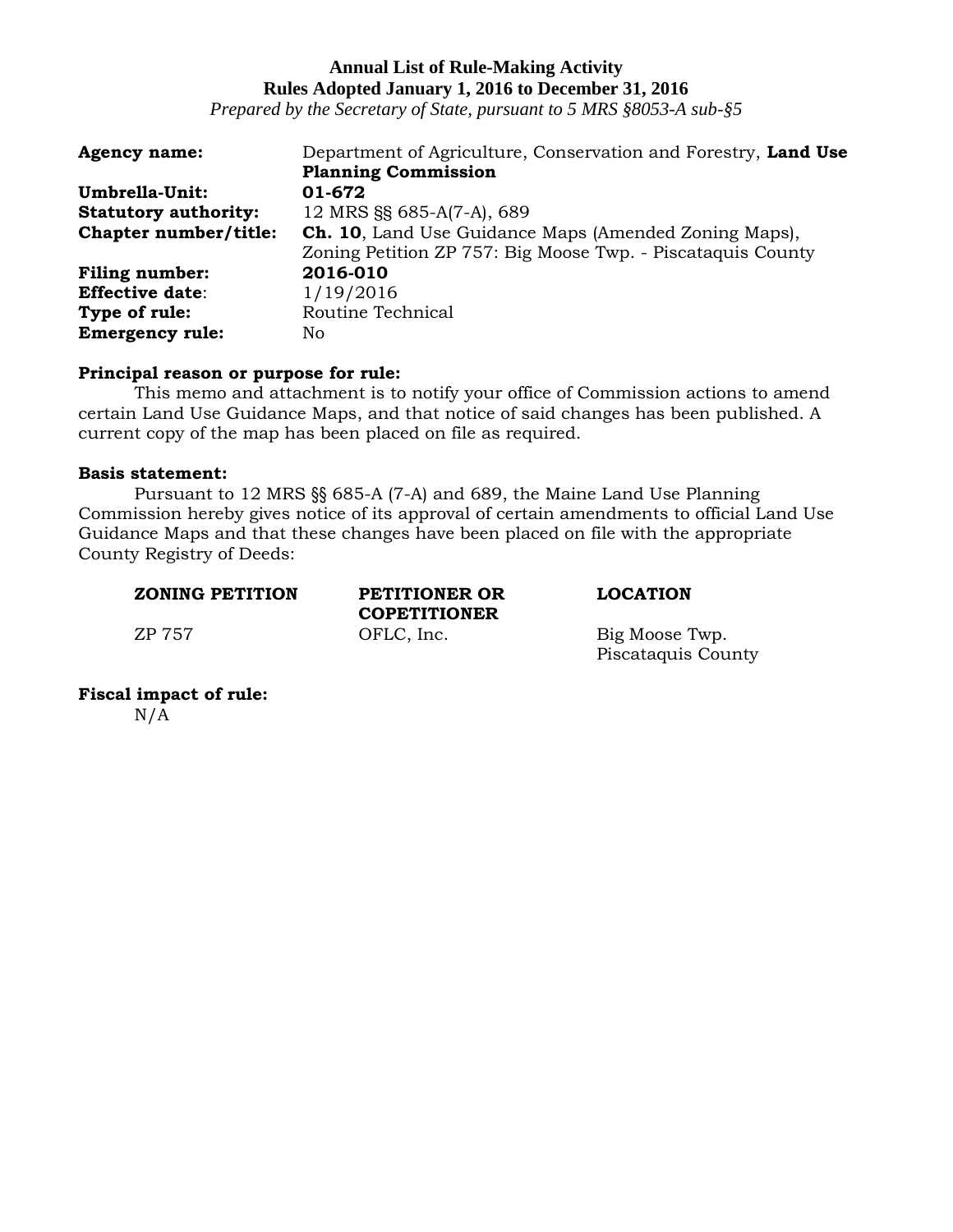*Prepared by the Secretary of State, pursuant to 5 MRS §8053-A sub-§5*

| <b>Agency name:</b>         | Department of Agriculture, Conservation and Forestry,               |
|-----------------------------|---------------------------------------------------------------------|
|                             | <b>Land Use Planning Commission</b>                                 |
| Umbrella-Unit:              | 01-672                                                              |
| <b>Statutory authority:</b> | 12 MRS $\S$ 685-A(3), 685-A(7-A), 685-C(5)                          |
| Chapter number/title:       | <b>Ch. 10, Land Use Districts and Standards: 10.02, Definitions</b> |
|                             | ("Rural Business"); 10.21(I), Rural Business Development            |
|                             | Subdistrict (D-RB); 10.25(Q)(6), Subdivision and Lot Creation:      |
|                             | Subdivision Filing with Registry of Deeds and Sale of Lots;         |
|                             | 10.27(R), Rural Businesses                                          |
| <b>Filing number:</b>       | 2016-073                                                            |
| <b>Effective date:</b>      | 5/9/2016                                                            |
| Type of rule:               | Routine Technical                                                   |
| <b>Emergency rule:</b>      | No.                                                                 |

## **Principal reason or purpose for rule:**

The Maine Land Use Planning Commission sought public comment on proposed amendments to Ch. 10, *Land Use Districts and Standards*, regarding a proposed new subdistrict developed for certain areas in Aroostook County in partnership with Northern Maine Development Commission (NMDC) through the Commission's Community Guided Planning and Zoning program. This regional planning effort implements the directive in PL 2011 ch. 682 §34, for the Commission to initiate prospective zoning in the unorganized and deorganized parts of the state. The purpose of the new Rural Business Development Subdistrict (D-RB) is to encourage an appropriate range of business development in rural areas, and locate development in or at the edge of existing development and in concentrated areas along appropriate portions of major transportation corridors. The locations for the D-RB are selected to maintain the rural character of the region and avoid significant visual, natural resource, and fiscal impacts of unplanned growth. The D-RB subdistrict would include areas to accommodate a range of small commercial, light manufacturing, and institutional facilities and businesses that are generally compatible with, and complementary to, natural resourcebased land uses but may create some adverse impacts to residential uses, recreation uses, or resource protection.

## **Basis statement:**

The Maine Land Use Planning Commission (LUPC) adopts rule changes to its Ch. 10, *Land Use Districts and Standards*, regarding a new subdistrict developed for certain areas in Aroostook County in partnership with Northern Maine Development Commission (NMDC) through the Commission's Community Guided Planning and Zoning ( CGPZ) program 1• This regional planning effort implements the directive in PL 2011 ch. 682 §34, for the Commission to initiate prospective zoning in the unorganized and deorganized parts of the state. The purpose of the new Rural Business Development Subdistrict (D-RB) is to encourage an appropriate range of business development in rural areas, and locate development in or at the edge of existing development and in concentrated areas along appropriate portions of major transportation corridors.

## **Fiscal impact of rule:**

There will be no measurable fiscal impact of these rule changes.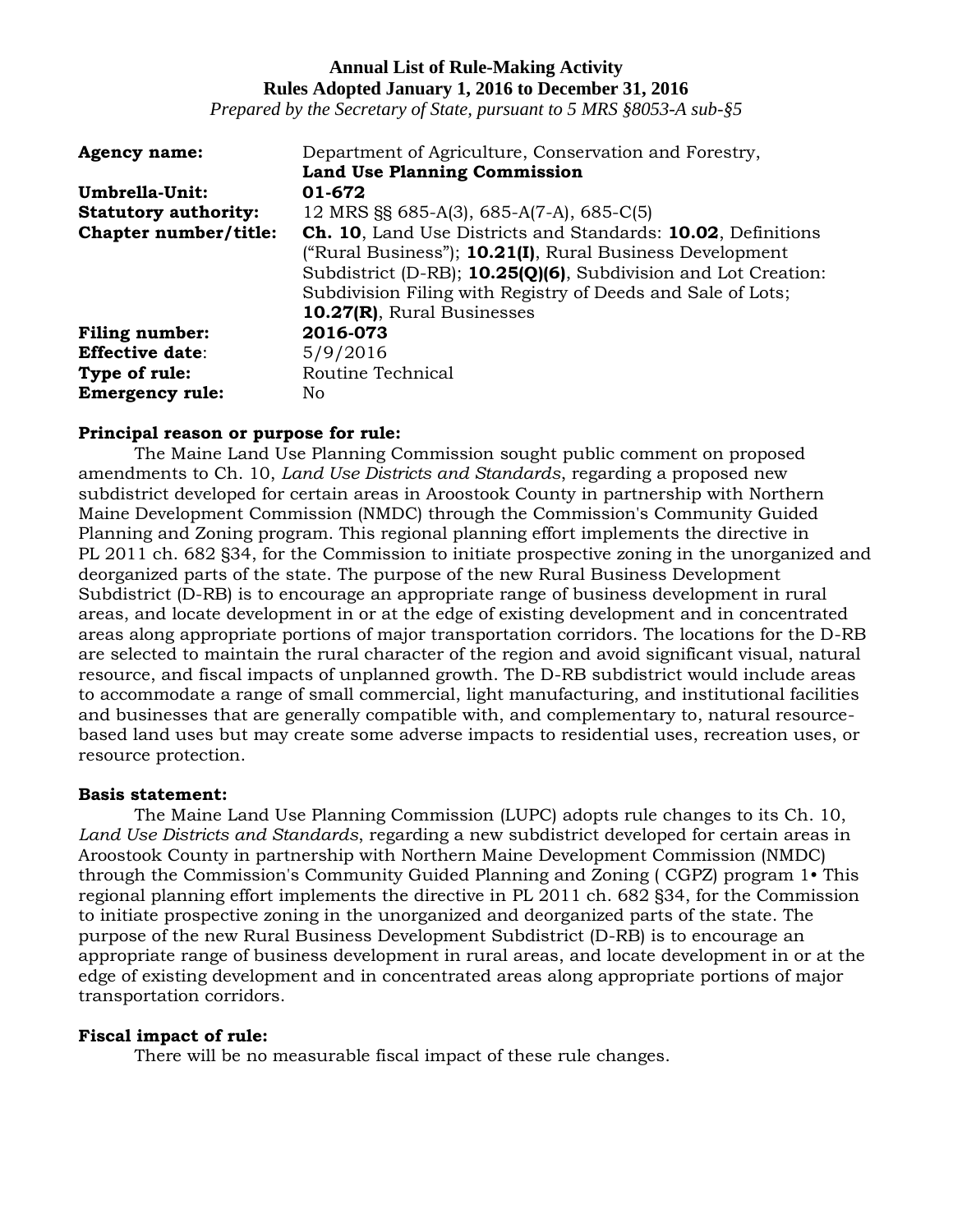*Prepared by the Secretary of State, pursuant to 5 MRS §8053-A sub-§5*

| <b>Agency name:</b>         | Department of Agriculture, Conservation and Forestry, Land      |
|-----------------------------|-----------------------------------------------------------------|
|                             | <b>Use Planning Commission</b>                                  |
| Umbrella-Unit:              | 01-672                                                          |
| <b>Statutory authority:</b> | 12 MRS §685-A(13), 350A MRS §3453-A(1), (3), (7)                |
| Chapter number/title:       | Ch. 10, Land Use Districts and Standards: Appendix F, Expedited |
|                             | Wind Energy Development Area                                    |
| <b>Filing number:</b>       | 2016-074                                                        |
| <b>Effective date:</b>      | 5/9/2016                                                        |
| Type of rule:               | Routine Technical                                               |
| <b>Emergency rule:</b>      | No                                                              |

## **Principal reason or purpose for rule:**

*(See Basis Statement)*

#### **Basis statement:**

The 123rd Legislature enacted, "An Act to Implement Recommendations of the Governor's Task Force on Wind Power Development," PL 2007 ch. 661, that became effective April 18, 2008. The Act established the expedited permitting area for wind energy development, encompassing all of the organized area of the State and a portion of the unorganized and deorganized areas now served by the Land Use Planning Commission (LUPC or Commission). As directed by that legislation, the Commission adopted through rule-making the description and map of the expedited permitting area located in the Commission's rules as Appendix F to Ch. 10, *Land Use Districts and Standards*.

In 2015, the legislature enacted "An Act To Improve Regulatory Consistency within the Jurisdiction of the Maine Land Use Planning Commission," PL 2015 ch. 265, that became effective January 1, 2016. The statutory change creates a six month time window within which registered voters in a given town, township, or plantation within the Commission's jurisdiction may petition to have a place removed from the expedited area. Title 35-A §3453-A describes the mechanism by which the petition process is to take place, and provides the opportunity for any person to object to the removal of the specified place by requesting "substantive review" of the petition. Pursuant to the provisions of this section, when a valid petition is filed, the specified place automatically will be removed unless a person requests substantive review.

Each of the petitions comply with the requirements of Title 35-A §3453-A(l) and (5). Specifically each individual petition:

- Was received between January 1 and June 20, 2016;
- Clearly states that the persons signing the petition are requesting the removal of the specified place from the expedited permitting area;
- Is signed by at least 10% of the number of registered voters residing in the township, plantation, municipality or portion thereof that voted in the most recent gubernatorial election;
- Is on a form provided by the Maine Land Use Planning Commission; and
- Does not include any land area within:
	- the project boundary of an existing or proposed, legally permitted expedited wind energy development;
	- the project boundary of a proposed expedited wind energy development, as described in the development permit application, that has been accepted for processing by the Department of Environmental Protection; and
	- any specified place added by rule to the expedited permitting area in accordance with section 3453 prior to January 1, 2016.

# **Fiscal impact of rule:**

There will be no measurable fiscal impact of these rule changes.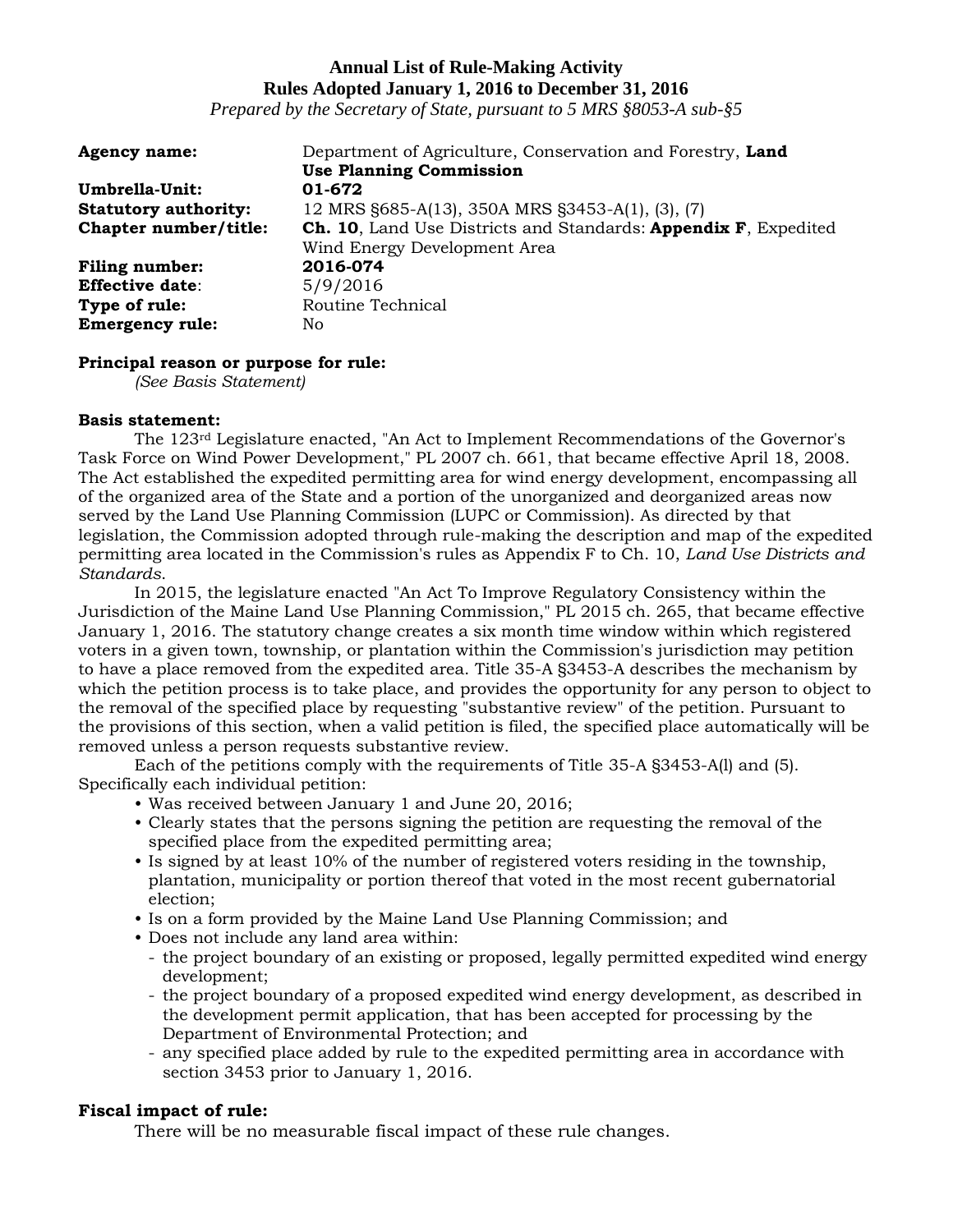*Prepared by the Secretary of State, pursuant to 5 MRS §8053-A sub-§5*

| <b>Agency name:</b>         | Department of Agriculture, Conservation and Forestry,                 |
|-----------------------------|-----------------------------------------------------------------------|
|                             | <b>Land Use Planning Commission</b>                                   |
| Umbrella-Unit:              | 01-672                                                                |
| <b>Statutory authority:</b> | 12 MRS §§ 685-A(7-A), 689                                             |
| Chapter number/title:       | <b>Ch. 10</b> , Land Use Guidance Maps (Amended Zoning Maps),         |
|                             | Zoning Petition <b>ZP 760</b> : Maine Land Use Planning Staff; Stacie |
|                             | Beyer - Hancock and Knox Counties                                     |
| <b>Filing number:</b>       | 2016-075                                                              |
| <b>Effective date:</b>      | 4/29/2016                                                             |
| Type of rule:               | Routine Technical                                                     |
| <b>Emergency rule:</b>      | No.                                                                   |

## **Principal reason or purpose for rule:**

This memo and attachment is to notify your office of Commission actions to amend certain Land Use Guidance Maps, and that notice of said changes has been published. A current copy of the map has been placed on file as required.

## **Basis statement:**

Pursuant to 12 MRS §§ 685-A (7-A) and 689, the Maine Land Use Planning Commission hereby gives notice of its approval of certain amendments to official Land Use Guidance Maps and that these changes have been placed on file with the appropriate County Registry of Deeds:

#### **ZONING PETITION PETITIONER OR LOCATION**

**COPETITIONER** Planning Staff; Stacie Beyer

ZP 760 Maine Land Use Hancock and Knox Counties

# **Fiscal impact of rule:**

 $N/A$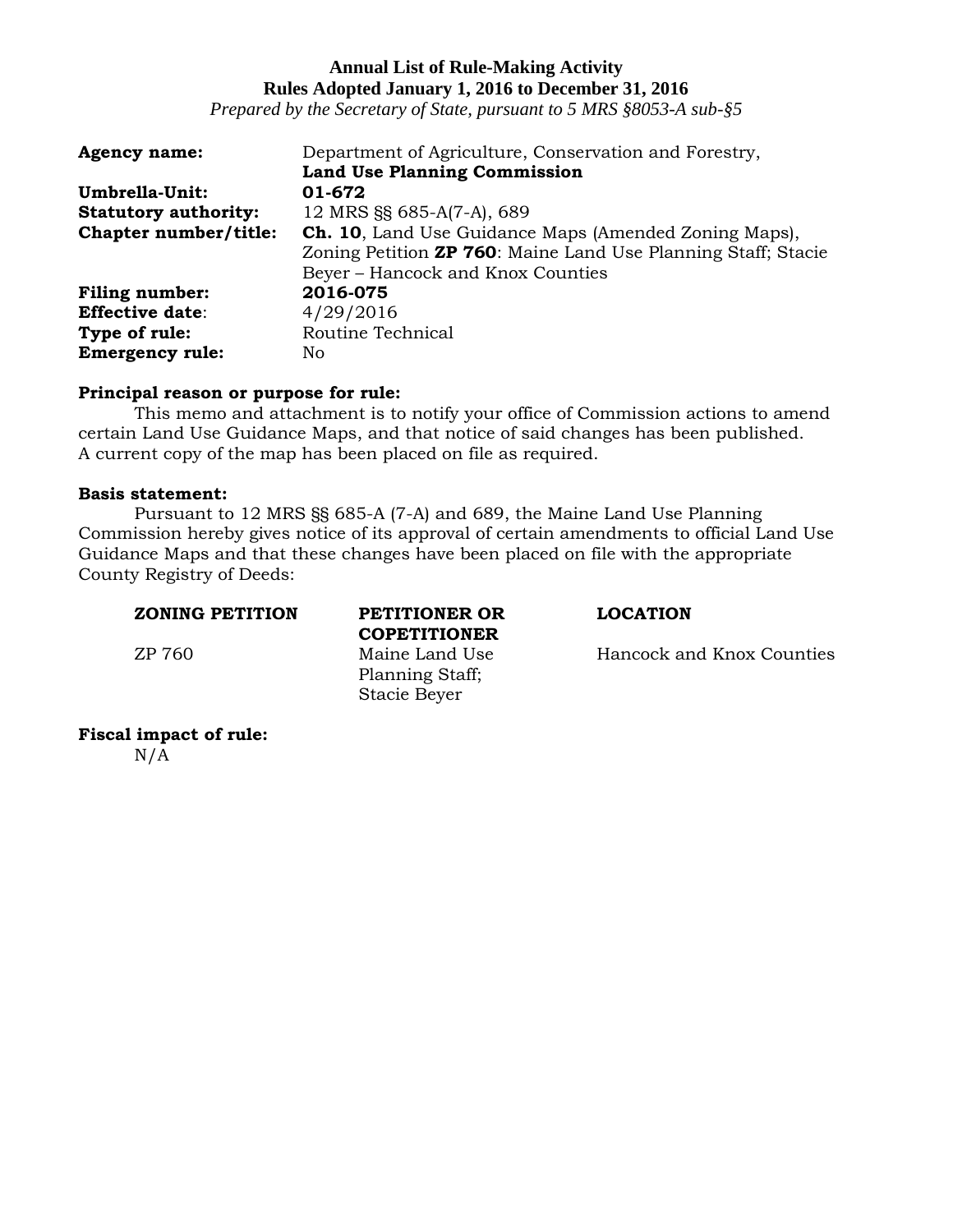*Prepared by the Secretary of State, pursuant to 5 MRS §8053-A sub-§5*

| <b>Agency name:</b>         | Department of Agriculture, Conservation and Forestry, Land Use        |
|-----------------------------|-----------------------------------------------------------------------|
|                             | <b>Planning Commission</b>                                            |
| Umbrella-Unit:              | 01-672                                                                |
| <b>Statutory authority:</b> | 12 MRS §§ 685-A(7-A)                                                  |
| Chapter number/title:       | <b>Ch. 10, Land Use District and Standards: Appendix E, FEMA Maps</b> |
|                             | for the LUPC Jurisdiction                                             |
| <b>Filing number:</b>       | 2016-104                                                              |
| <b>Effective date:</b>      | 5/9/2016                                                              |
| Type of rule:               | Routine Technical                                                     |
| <b>Emergency rule:</b>      | No.                                                                   |

## **Principal reason or purpose for rule:**

*(See Basis Statement)*

## **Basis statement:**

The LUPC repeals and replaces Appendix E to facilitate a reorganization of the list by county and by minor civil division. Other changes to the appendix include adding references to new county-wide Flood Insurance Rate Maps for Knox and Hancock Counties, removing asterisks indicating that base flood elevation data is available, and improving consistency in formatting.

## **Fiscal impact of rule:**

 $N/\overline{A}$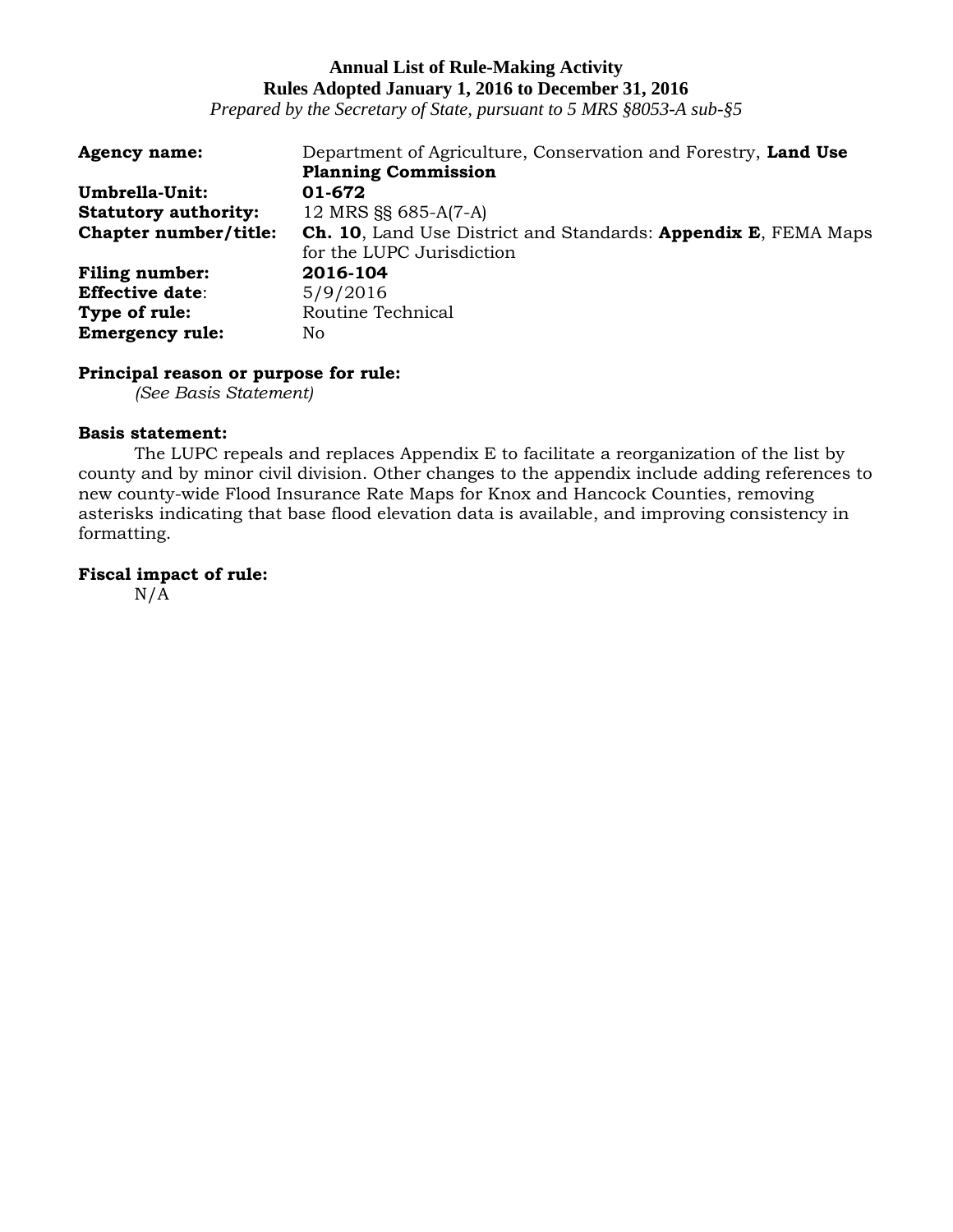*Prepared by the Secretary of State, pursuant to 5 MRS §8053-A sub-§5*

| <b>Agency name:</b>         | Department of Agriculture, Conservation and Forestry,               |
|-----------------------------|---------------------------------------------------------------------|
|                             | <b>Land Use Planning Commission</b>                                 |
| Umbrella-Unit:              | 01-672                                                              |
| <b>Statutory authority:</b> | 12 MRS §§ 685-A(7-A), 689                                           |
| Chapter number/title:       | <b>Ch. 10</b> , Land Use Guidance Maps (Amended Zoning Maps):       |
|                             | Zoning Petitions: <b>ZP 674A</b> : Michael Beaulieu, St. John Plt., |
|                             | N Aroostook County; <b>ZP 753</b> : ME Land Use Planning            |
|                             | Commission Staff, & Jason Bouchard Family Trust, T9 R8              |
|                             | WELS, S Aroostook County; <b>ZP 754</b> : Marianne McEnrue, T10     |
|                             | R11 WELS, Piscataquis County; <b>ZP 761</b> : Peter Lee, Freeman    |
|                             | Twp., Franklin County; <b>ZP 762</b> : ME Land Use Planning         |
|                             | Commission Staff, & Norvest LLC, T4 R8 & T5 R8 WELS,                |
|                             | <b>Penobscot County</b>                                             |
| <b>Filing number:</b>       | 2016-110                                                            |
| <b>Effective date:</b>      | 6/28/2016                                                           |
| Type of rule:               | Routine Technical                                                   |
| <b>Emergency rule:</b>      | No                                                                  |

## **Principal reason or purpose for rule:**

This memo and attachment is to notify your office of Commission actions to amend certain Land Use Guidance Maps, and that notice of said changes has been published. A current copy of the map has been placed on file as required.

#### **Basis statement:**

Pursuant to 12 MRS §§ 685-A (7-A) and 689, the Maine Land Use Planning Commission hereby gives notice of its approval of certain amendments to official Land Use Guidance Maps and that these changes have been placed on file with the appropriate County Registry of Deeds:

| PETITIONER OR<br><b>COPETITIONER</b>                                              | <b>LOCATION</b>                      |
|-----------------------------------------------------------------------------------|--------------------------------------|
| Michael Beaulieu                                                                  | St. John Plt., N Aroostook County    |
| ME Land Use Planning<br>Commission Staff, & Jason<br><b>Bouchard Family Trust</b> | T9 R8 WELS, S Aroostook County       |
| Marianne McEnrue                                                                  | T10 R11 WELS, Piscataquis County     |
| Peter Lee                                                                         | Freeman Twp., Franklin County        |
| ME Land Use Planning<br>Commission Staff, &                                       | T4 R8 & T5 R8 WELS, Penobscot County |
|                                                                                   | Norvest LLC                          |

## **Fiscal impact of rule:**

 $N/A$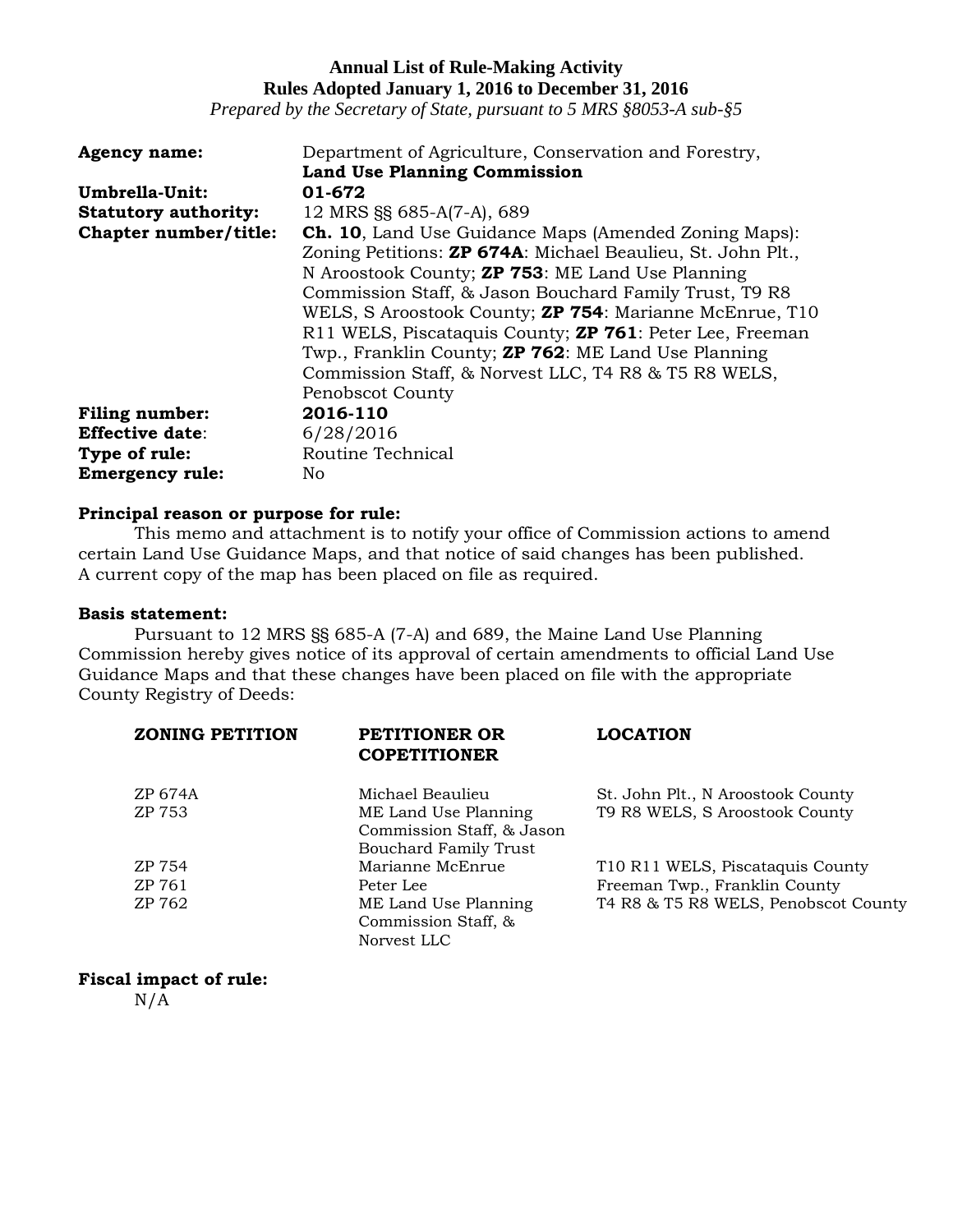*Prepared by the Secretary of State, pursuant to 5 MRS §8053-A sub-§5*

| <b>Agency name:</b>         | Department of Agriculture, Conservation and Forestry, Land          |
|-----------------------------|---------------------------------------------------------------------|
|                             | <b>Use Planning Commission</b>                                      |
| Umbrella-Unit:              | 01-672                                                              |
| <b>Statutory authority:</b> | 12 MRS §685-A sub-§§ (3), (7-A), §685-C sub-§(5)(A)                 |
| Chapter number/title:       | <b>Ch. 10</b> , Land Use Districts and Standards: Road Setbacks and |
|                             | <b>Accessory Structures</b>                                         |
| <b>Filing number:</b>       | 2016-134                                                            |
| <b>Effective date:</b>      | 8/9/2016                                                            |
| Type of rule:               | Routine Technical                                                   |
| <b>Emergency rule:</b>      | No.                                                                 |

## **Principal reason or purpose for rule:**

The Commission updates its rules to reduce the distance structures must be set back from the road to 30 feet in Residential Development (D-RS) and General Development (D-GN) subdistricts with corresponding reductions in vegetative buffers. The Commission also reduces the road setback requirement for residential structures on State and Federal Routes from 75 feet to either 50 or 30 feet, dependent on subdistrict. The Commission allows flexible road setbacks of no less than 20 feet from interior roads for non-residential development on a case by case basis according to performance criteria. The Commission also allows, under certain conditions, residential accessory structures to be placed on new or existing, nonconforming lots across the road from the residence. In addition, the Commission adopts edits to the accessory structure by standard use listing to clarify that accessory structures must be located in subdistricts which allow their associated principal use. Changes to the subdistrict use listings clarify that accessory structures may be allowed in LUPC jurisdiction by permit or special exception.

#### **Basis statement:**

The primary objective of this rule-making is to revise the Commission's rules regarding road setbacks and the placement of residential accessory buildings.

Often, in more densely developed areas, it is appropriate to permit structures closer to the road than has been allowed. This rule revision will reduce, for all structures, the required road setback and corresponding vegetative buffer to 30 feet in the more densely developed D-RS and D-GN subdistricts. This will allow property owners in those subdistricts more choices in where to place their structures. Because the D-RS and D-GN subdistricts are more densely developed and because historical development in many locations within these subdistricts is close to the road, this change will not adversely affect the character of most areas within those subdistricts.

Prior to this proposed rule revision, 75 foot road setbacks have been required for residential structures on Federal and State routes. While researching vehicular safety topics associated with road setbacks, Commission Staff found that there was not a public safety basis for this large setback requirement. Therefore, the proposed rule revisions would eliminate the road setback requirement specific to Federal and State routes. The effect of this will be to reduce the road setback requirement for residential structures on Federal and State routes to either 50 or 30 feet, dependent on subdistrict.

On some internal roads in commercial developments, the required road setbacks are excessive to meet the Commission's goals. The rule revisions would allow flexible road setbacks of no less than 20 feet from interior roads in non-residential developments on a case by case basis according to performance criteria. The performance criteria are intended to ensure that effects on the scenic character are confined to those visiting the facility.

In some locations the best place for a residential accessory structure is on a smaller sized lot across the road from the residence. In cases where the road is not owned by the applicant, it has been problematic to permit such accessory structures. The rule revision allows residential accessory structures to be permitted on new or existing nonconforming lots across the road from residences under certain conditions. These conditions include: that the residential and accessory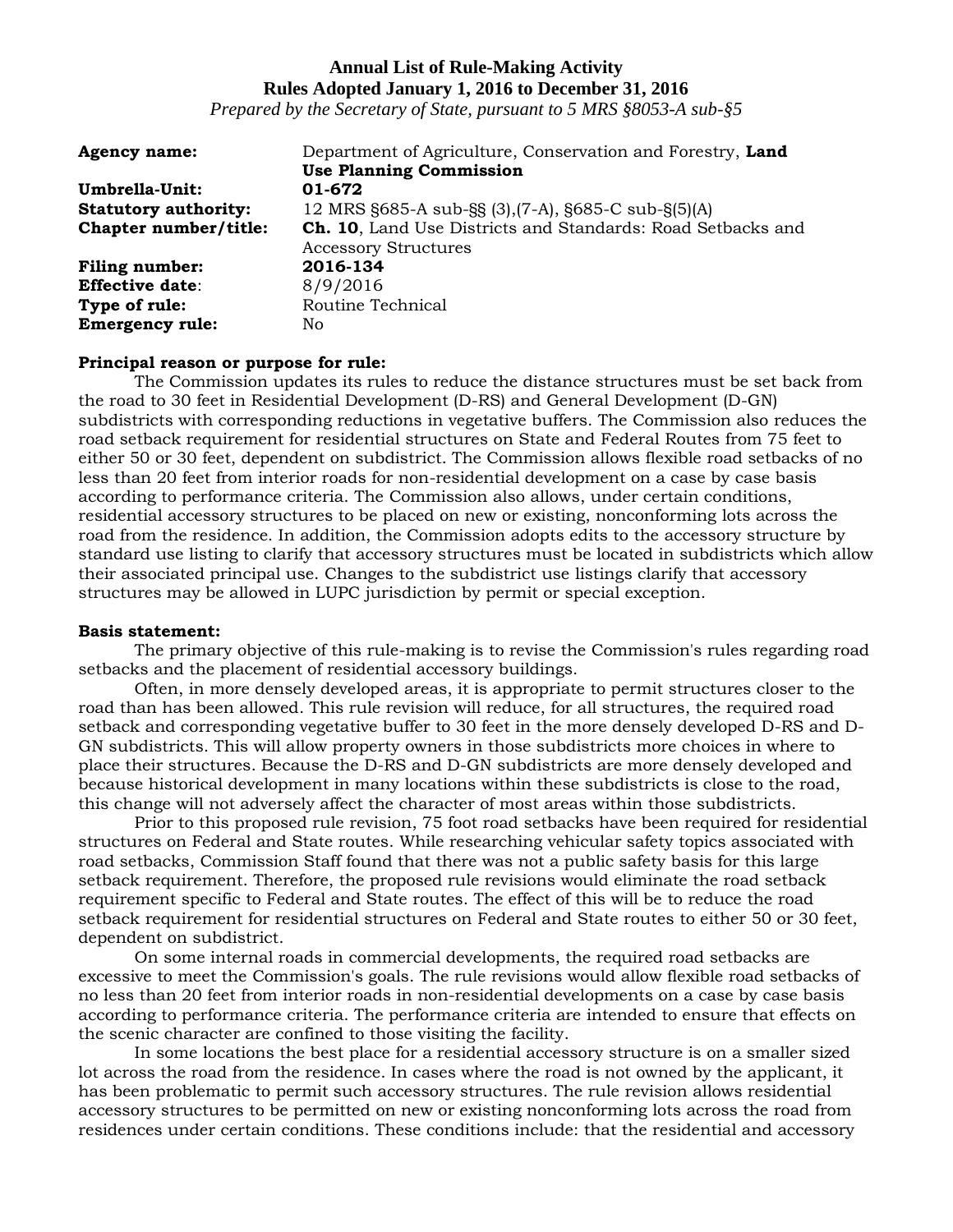*Prepared by the Secretary of State, pursuant to 5 MRS §8053-A sub-§5*

lots would be continuous except for the road between them; the residential and accessory lots are owned or leased in common; zoning and accessory use conditions are met; and the accessory lot and accessory structure meet certain dimensional requirements. The rule revision also requires an applicant to record the permit for such an accessory structure in the county registry of deeds along with the accessory lot deed. This provision is intended to help avoid future nonconforming uses or development of the accessory lot. The revision also spells out various options for when the accessory structure must be removed or when it may remain if the common ownership or lease of the two lots is terminated.

Since the prior rule revision that added a separate "Accessory Structure" use listing to the "Without a Permit Subject to Standards" sections of some subdistricts, there has been some ambiguity about whether accessory structures are allowed with a permit. These rule revisions clarify that accessory structures may be allowed in LUPC jurisdiction by permit or special exception. In addition, the rule edits the accessory structure by standard use listing to clarify that accessory structures must be located in subdistricts which allow their associated principal use.

#### **Fiscal impact of rule:**

There will be no measurable fiscal impact of these rule changes.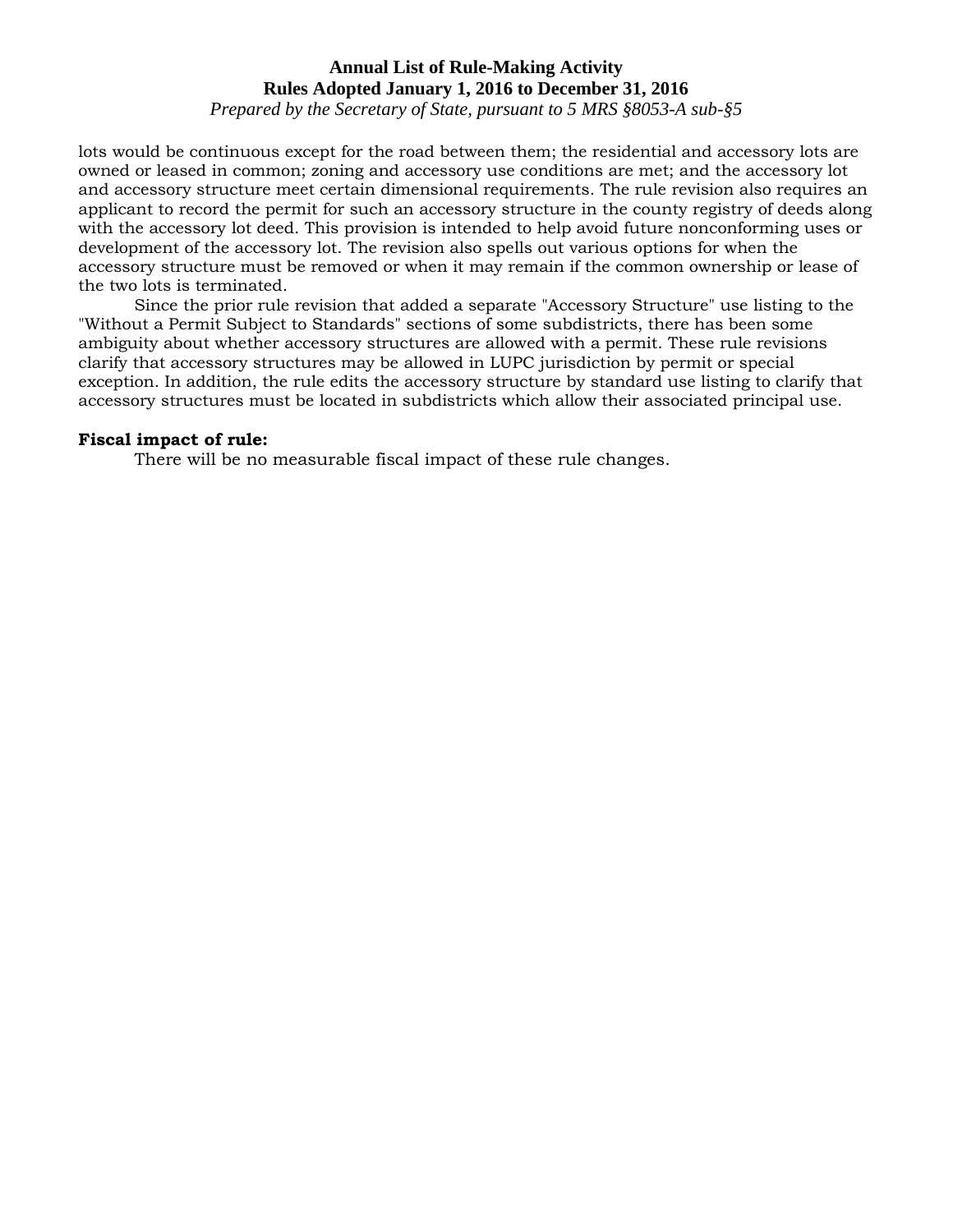*Prepared by the Secretary of State, pursuant to 5 MRS §8053-A sub-§5*

| <b>Agency name:</b>         | Department of Agriculture, Conservation and Forestry, Land      |
|-----------------------------|-----------------------------------------------------------------|
|                             | <b>Use Planning Commission</b>                                  |
| Umbrella-Unit:              | 01-672                                                          |
| <b>Statutory authority:</b> | 12 MRS §685-C(5)(A); 35-A MRS §3453-A                           |
| Chapter number/title:       | Ch. 10, Land Use Districts and Standards: Appendix F, Expedited |
|                             | Wind Energy Development Area                                    |
| <b>Filing number:</b>       | 2016-135                                                        |
| <b>Effective date:</b>      | 8/9/2016                                                        |
| Type of rule:               | Routine Technical                                               |
| <b>Emergency rule:</b>      | No                                                              |

## **Principal reason or purpose for rule:**

*(See Basis Statement)*

## **Basis statement:**

The 123rd Legislature enacted, "An Act to Implement Recommendations of the Governor's Task Force on Wind Power Development," Public Law 2007, Ch. 661 that became effective April 18, 2008. The Act established the expedited permitting area for wind energy development, encompassing all of the organized' area of the State and a portion of the unorganized and deorganized areas now served by the Land Use Planning Commission (LUPC or Commission}. As directed by that legislation, the Commission adopted through rule-making the description and map of the expedited permitting area located in the Commission's rules as Appendix F to Ch. 10, *Land Use Districts and Standards*.

In 2015, the legislature enacted "An Act To Improve Regulatory Consistency within the Jurisdiction of the Maine Land Use Planning Commission," Public Law 2015, Ch. 265 that became effective January 1, 2016. The statutory change creates a six month time window within which registered voters in a given town, township, or plantation within the Commission's jurisdiction may petition to have a place removed from the expedited area. Title 35-A, section 3453-A describes the mechanism by which the petition process is to take place, and provides the opportunity for any person to object to the removal of the specified place by requesting "substantive review" of the petition. Pursuant to the provisions of this section, when a valid petition is filed, the specified place automatically will be removed unless a person requests substantive review.

Each of the petitions listed below comply with the requirements of Title 35-A, Section 3453-A(l) and (5). Specifically each individual petition:

- Was received between January 1 and June 20, 2016;
- Clearly states that the persons signing the petition are requesting the removal of the specified place from the expedited permitting area;
- Is signed by at least 10% of the number of registered voters residing in the township, plantation, municipality or portion thereof that voted in the most recent gubernatorial election;
- Is on a form provided by the Maine Land Use Planning Commission; and
- Does not include any land area within:
	- the project boundary of an existing or proposed, legally permitted expedited wind energy development;
	- the project boundary of a proposed expedited wind energy development, as described in the development permit application, that has been accepted for processing by the Department of Environmental Protection; and
	- any specified place added by rule to the expedited permitting area in accordance with section 3453 prior to January 1, 2016.

## **Fiscal impact of rule:**

*(No Fact Sheet included)*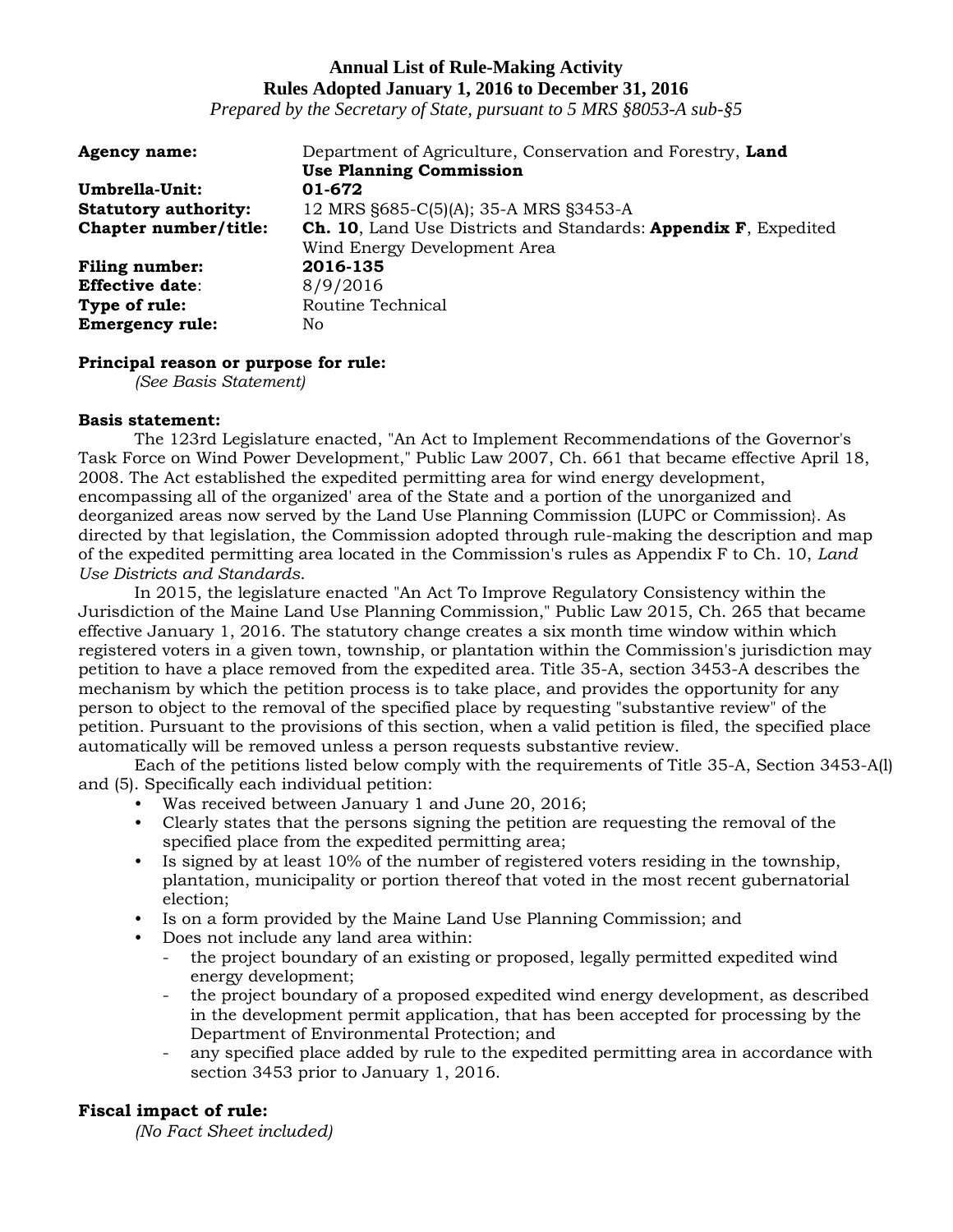*Prepared by the Secretary of State, pursuant to 5 MRS §8053-A sub-§5*

| <b>Agency name:</b>         | Department of Agriculture, Conservation and Forestry,                   |
|-----------------------------|-------------------------------------------------------------------------|
|                             | <b>Land Use Planning Commission</b>                                     |
| Umbrella-Unit:              | 01-672                                                                  |
| <b>Statutory authority:</b> | 12 MRS §§ 685-A(7-A), 689                                               |
| Chapter number/title:       | <b>Ch. 10, Land Use Guidance Maps (Amended Zoning Maps):</b>            |
|                             | Zoning Petition <b>ZP 265</b> (Wyman Twp., Franklin County) (petitioner |
|                             | Maine LUPC staff) (Supersedes 9-20-2016 filing (not accepted); later    |
|                             | superseded by 2016-203)                                                 |
| <b>Filing number:</b>       | 2016-183                                                                |
| <b>Effective date:</b>      | 10/19/2016                                                              |
| Type of rule:               | Routine Technical                                                       |
| <b>Emergency rule:</b>      | No                                                                      |

#### **Principal reason or purpose for rule:**

This memo and attachment is to notify your office of Commission actions to amend certain Land Use Guidance Maps, and that notice of said changes has been published. A current copy of the map has been placed on file as required.

## **Basis statement:**

Pursuant to 12 MRS §§ 685-A (7-A) and 689, the Maine Land Use Planning Commission hereby gives notice of its approval of certain amendments to official Land Use Guidance Maps and that these changes have been placed on file with the appropriate County Registry of Deeds:

#### **ZONING PETITION PETITIONER OR LOCATION**

**Fiscal impact of rule:**   $N/A$ 

**COPETITIONER** Planning Commission Staff

ZP 265 Maine Land Use Wyman Twp., Franklin County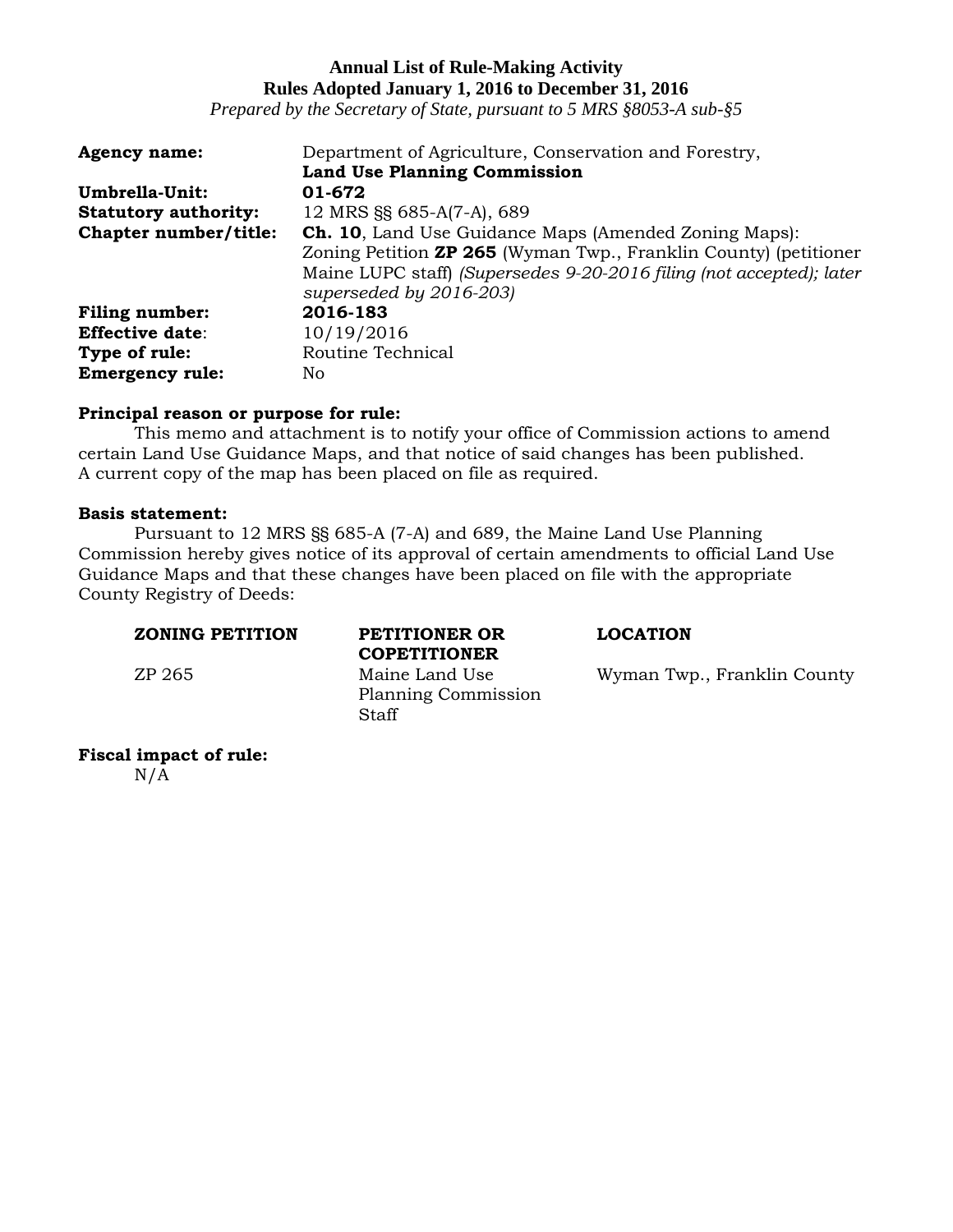*Prepared by the Secretary of State, pursuant to 5 MRS §8053-A sub-§5*

| <b>Agency name:</b>         | Department of Agriculture, Conservation and Forestry, Land          |
|-----------------------------|---------------------------------------------------------------------|
|                             | <b>Use Planning Commission</b>                                      |
| Umbrella-Unit:              | 01-672                                                              |
| <b>Statutory authority:</b> | 12 MRS §§ 685-A(3), 685-A(7-A), 685-C(5)                            |
| Chapter number/title:       | <b>Ch. 10, Land Use Districts and Standards (Miscellaneous Rule</b> |
|                             | Revisions)                                                          |
| <b>Filing number:</b>       | 2016-184                                                            |
| <b>Effective date:</b>      | 11/18/2016                                                          |
| Type of rule:               | Routine Technical                                                   |
| <b>Emergency rule:</b>      | No                                                                  |

## **Principal reason or purpose for rule:**

The Commission adopted miscellaneous rule revisions to Ch. 10, *Land use Districts and Standards*, in order to ensure that the rules are up-to-date, accurate, and as clear as possible. The revisions cover numerous general housekeeping matters, such as correcting citation and typographical errors, updating references, and clarifying certain provisions.

## **Basis statement:**

At its meeting on September 28th, 2016, the Commission adopted miscellaneous rule revisions to Ch. 10, *Land use Districts and Standards*, in order to ensure that the rules are up-todate, accurate, and as clear as possible. The revisions cover numerous general housekeeping matters, such as correcting citation and typographical errors, updating references, and clarifying certain provisions.

Key changes to the rules include:

- Clarification of certain provisions by adding or removing words or phrases to better communicate the intent of the rule. Clarifications include:
	- o Replacing "and" with "or";
	- $\circ$  Removing the phrase "this section", and replacing it with the appropriate legal reference;
	- o Adding simple diagrams;
	- o Adding specific subdistricts to existing tables, including adding the Rural Business Development Subdistrict (D-RB) to Table 10.25,F-1 in the Noise and Lighting Standards (Section 10.25,F);
	- o Adding, removing, or correcting legal references; and
	- o Adding clarifying language or cross-references to certain provisions.
- Correction of references to state and federal agencies, outside documents referred to in rule, and statutes. Corrections include:
	- o Specific names of state and federal agencies;
	- o Standardization of various references to outside documents referred to in rule; and
	- o Standardization of statutory quotes and citations.
- Updates to lake and Minor Civil Division (MCD) place names and outside documents that are referred to in rule. Updates include:
	- o References to natural features, waterbodies, and MCDs to reflect changed place names;
	- o References to outside documents referred to in rule to reflect the most current versions. The documents include:
		- *Corps of Engineers Wetland Delineation Manual* and the *Regional Supplement to the Corps of Engineers Wetland Delineation Manual, North central and Northeast Region* (U.S. Army Corps of Engineers);
		- *Maine Stormwater Best Management Practices Manual*, Volume II: *Phosphorous Control in Lake Watersheds: A Technical Guide to Evaluating New Development* (Maine Departments of Environmental Protection);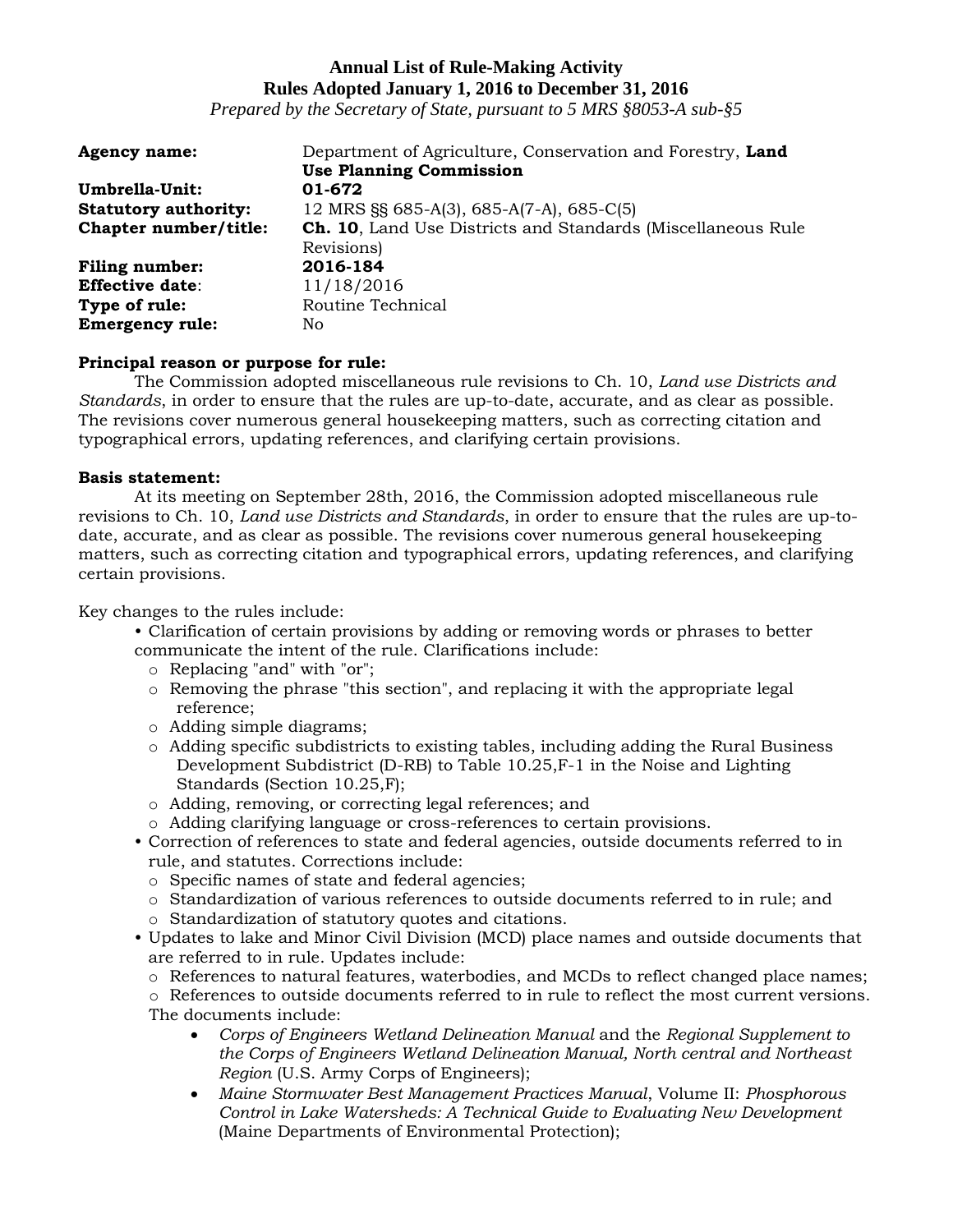*Prepared by the Secretary of State, pursuant to 5 MRS §8053-A sub-§5*

- "Maine Erosion and Sediment Control Practices Field Guide for Contractors" (Maine Department of Environmental Protection);
- "Dealing with Unnumbered A Zones in Maine Floodplain Management" (Maine Floodplain Management Program); and
- *Coastal Construction Manual* (Federal Emergency Management Agency).
- Correction of typos and formatting. Corrections include misspelled words, punctuation, and holding section headings.

## **Fiscal impact of rule:**

There will be no measurable fiscal impact of these rule changes.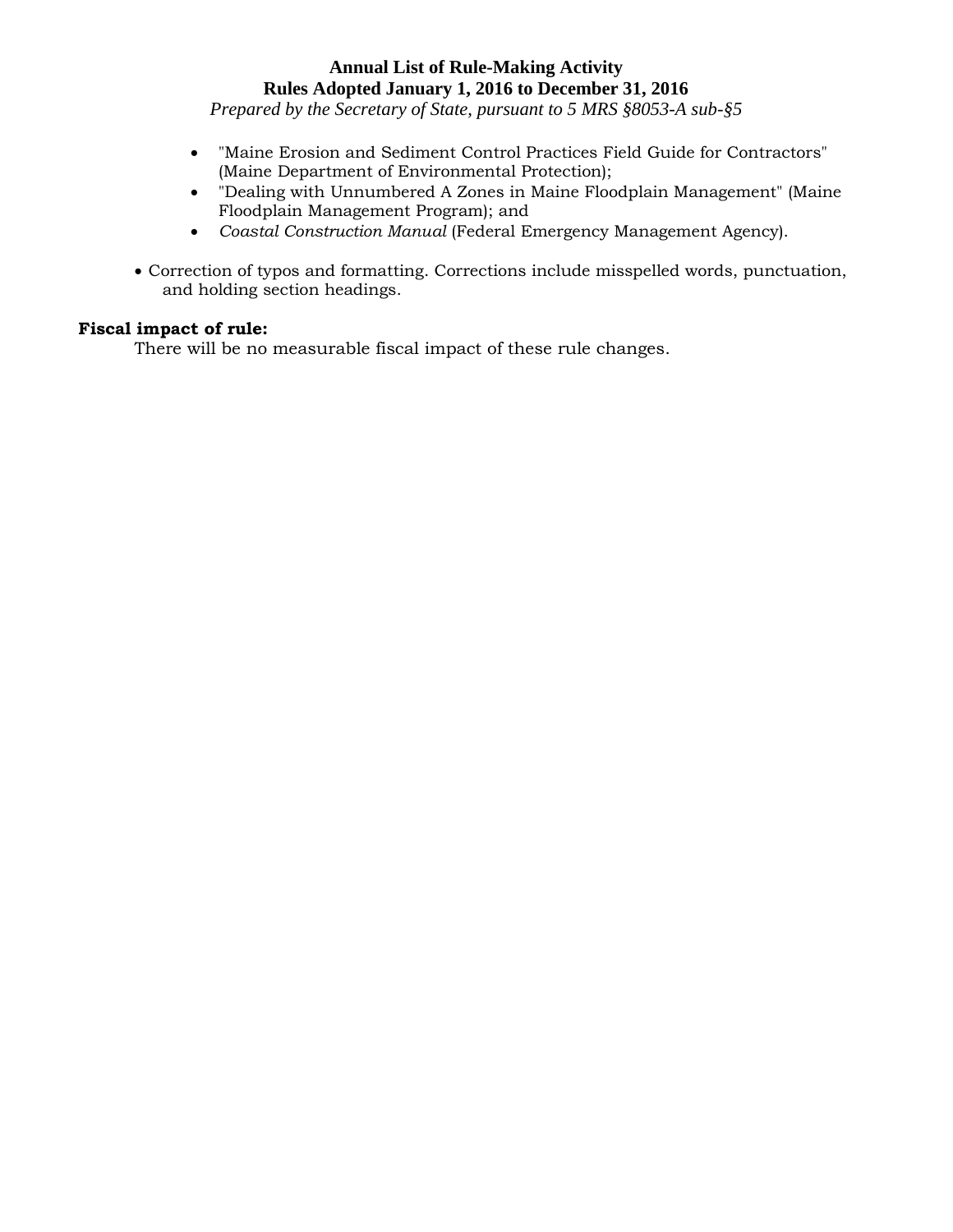*Prepared by the Secretary of State, pursuant to 5 MRS §8053-A sub-§5*

| <b>Agency name:</b>         | Department of Agriculture, Conservation and Forestry, Land             |
|-----------------------------|------------------------------------------------------------------------|
|                             | <b>Use Planning Commission</b>                                         |
| Umbrella-Unit:              | 01-672                                                                 |
| <b>Statutory authority:</b> | 35 MRS §3453-A; 12 MRS §685-C(5)(A)                                    |
| Chapter number/title:       | <b>Ch. 10, Land Use Districts and Standards: Appendix F, Expedited</b> |
|                             | Wind Energy Development Area (re: nine petitions)                      |
| <b>Filing number:</b>       | 2016-185                                                               |
| <b>Effective date:</b>      | 11/18/2016                                                             |
| Type of rule:               | Routine Technical                                                      |
| <b>Emergency rule:</b>      | No                                                                     |

## **Principal reason or purpose for rule:**

*(See Basis Statement)*

## **Basis statement:**

The 123rd Legislature enacted *An Act to Implement Recommendations of the Governor's Task Force on Wind Power Development*, PL 2007 ch. 661 that became effective April 18, 2008. The Act established the expedited permitting area for wind energy development, encompassing all of the organized area of the State and a portion of the unorganized and deorganized areas now served by the Land Use Planning Commission (LUPC or Commission). As directed by that legislation, the Commission adopted through rule-making the description and map of the expedited permitting area located in the Commission's rules as Appendix F to Ch. 10, *Land Use Districts and Standards*.

In 2015, the legislature enacted *An Act To Improve Regulatory Consistency within the Jurisdiction of the Maine Land Use Planning Commission*, PL 2015 ch. 265, that became effective January 1, 2016. The statutory change creates a six month time window within which registered voters in a given town, township, or plantation within the Commission's jurisdiction may petition to have a place removed from the expedited area. Title 35-A §3453-A describes the mechanism by which the petition process is to take place, and provides the opportunity for any person to object to the removal of the specified place by requesting "substantive review" of the petition. Pursuant to the provisions of this section, when a valid petition is filed, the specified place automatically will be removed unless a person requests substantive review.

This rule adoption deals with nine relevant petitions. Each of the petitions complies with the requirements of Title 35-A §3453-A(1) and (5). Specifically each individual petition:

- Was received between January 1 and June 20, 2016;
- Clearly states that the persons signing the petition are requesting the removal of the specified place from the expedited permitting area;
- Is signed by at least 10% of the number of registered voters residing in the township, plantation, municipality or portion thereof that voted in the most recent gubernatorial election;
- Is on a form provided by the Maine Land Use Planning Commission; and
- Does not include any land area within:
	- the project boundary of an existing or proposed, legally permitted expedited wind energy development;
	- the project boundary of a proposed expedited wind energy development, as described in the development permit application, that has been accepted for processing by the Department of Environmental Protection; and
	- any specified place added by rule to the expedited permitting area in accordance with §3453 prior to January 1, 2016.

## **Fiscal impact of rule:**

*(No Fact Sheet included)*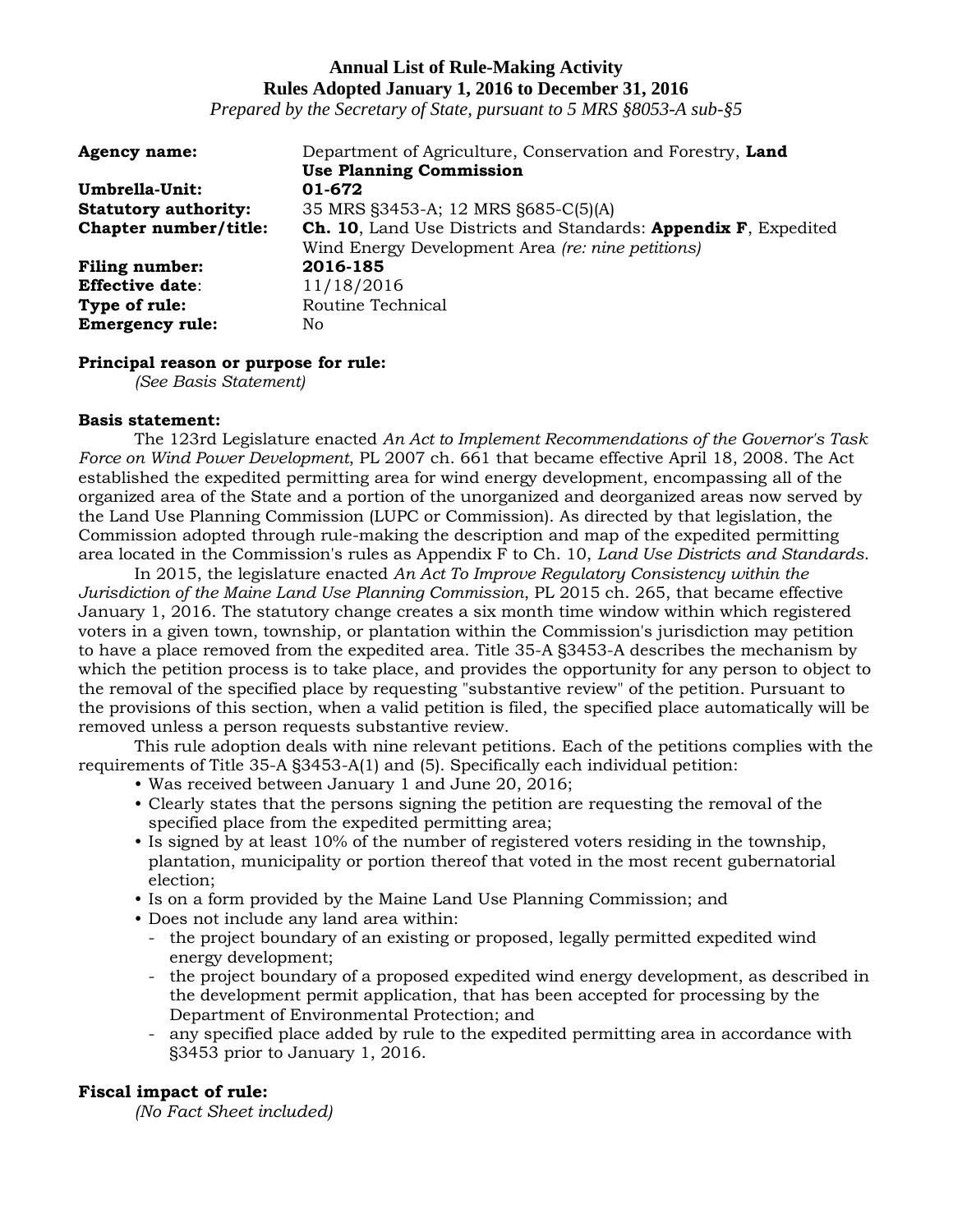*Prepared by the Secretary of State, pursuant to 5 MRS §8053-A sub-§5*

| <b>Agency name:</b>         | Department of Agriculture, Conservation and Forestry, Land             |
|-----------------------------|------------------------------------------------------------------------|
|                             | <b>Use Planning Commission</b>                                         |
| Umbrella-Unit:              | 01-672                                                                 |
| <b>Statutory authority:</b> | 35 MRS §3453-A; 12 MRS §685-C(5)(A)                                    |
| Chapter number/title:       | <b>Ch. 10, Land Use Districts and Standards: Appendix F, Expedited</b> |
|                             | Wind Energy Development Area (re: three petitions)                     |
| <b>Filing number:</b>       | 2016-186                                                               |
| <b>Effective date:</b>      | 11/18/2016                                                             |
| Type of rule:               | Routine Technical                                                      |
| <b>Emergency rule:</b>      | No                                                                     |

## **Principal reason or purpose for rule:**

*(See Basis Statement)*

## **Basis statement:**

The 123rd Legislature enacted *An Act to Implement Recommendations of the Governor's Task Force on Wind Power Development*, PL 2007 ch. 661 that became effective April 18, 2008. The Act established the expedited permitting area for wind energy development, encompassing all of the organized area of the State and a portion of the unorganized and deorganized areas now served by the Land Use Planning Commission (LUPC or Commission). As directed by that legislation, the Commission adopted through rule-making the description and map of the expedited permitting area located in the Commission's rules as Appendix F to Ch. 10, *Land Use Districts and Standards*.

In 2015, the legislature enacted *An Act To Improve Regulatory Consistency within the Jurisdiction of the Maine Land Use Planning Commission*, PL 2015 ch. 265, that became effective January 1, 2016. The statutory change creates a six month time window within which registered voters in a given town, township, or plantation within the Commission's jurisdiction may petition to have a place removed from the expedited area. Title 35-A §3453-A describes the mechanism by which the petition process is to take place, and provides the opportunity for any person to object to the removal of the specified place by requesting "substantive review" of the petition. Pursuant to the provisions of this section, when a valid petition is filed, the specified place automatically will be removed unless a person requests substantive review.

This rule adoption deals with three relevant petitions. Each of the petitions complies with the requirements of Title 35-A §3453-A(1) and (5). Specifically each individual petition:

- Was received between January 1 and June 20, 2016;
- Clearly states that the persons signing the petition are requesting the removal of the specified place from the expedited permitting area;
- Is signed by at least 10% of the number of registered voters residing in the township, plantation, municipality or portion thereof that voted in the most recent gubernatorial election;
- Is on a form provided by the Maine Land Use Planning Commission; and
- Does not include any land area within:
	- the project boundary of an existing or proposed, legally permitted expedited wind energy development;
	- the project boundary of a proposed expedited wind energy development, as described in the development permit application, that has been accepted for processing by the Department of Environmental Protection; and
	- any specified place added by rule to the expedited permitting area in accordance with §3453 prior to January 1, 2016.

## **Fiscal impact of rule:**

*(No Fact Sheet included)*